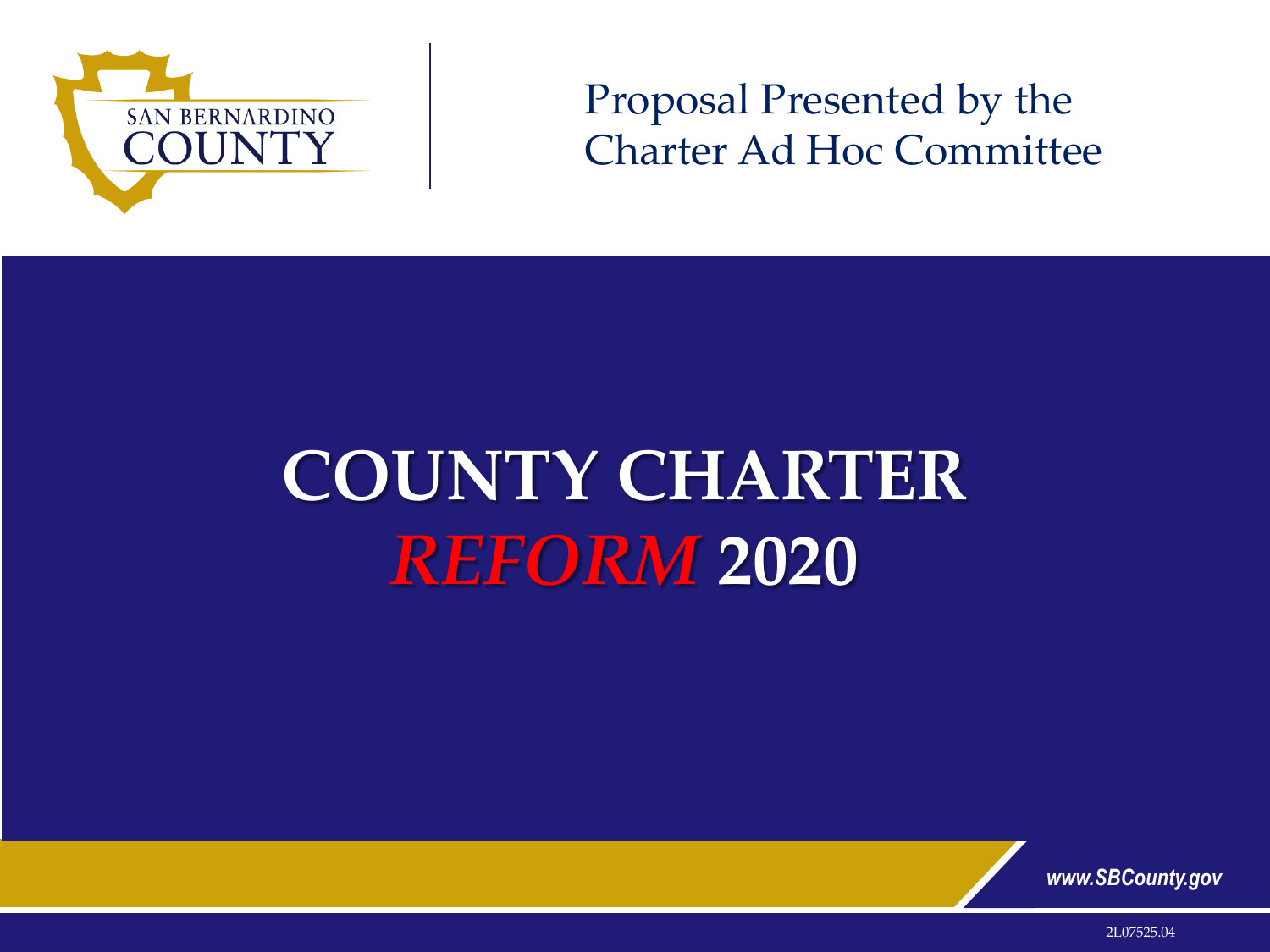## Why is a Charter Important?

- The charter of a county is its "constitution." A charter allows a county to have a greater amount of local self-government.
- By adopting or revising a county charter, voters can exercise constitutional discretion over the county's governing board, officers, employees, and other structural issues of the county.

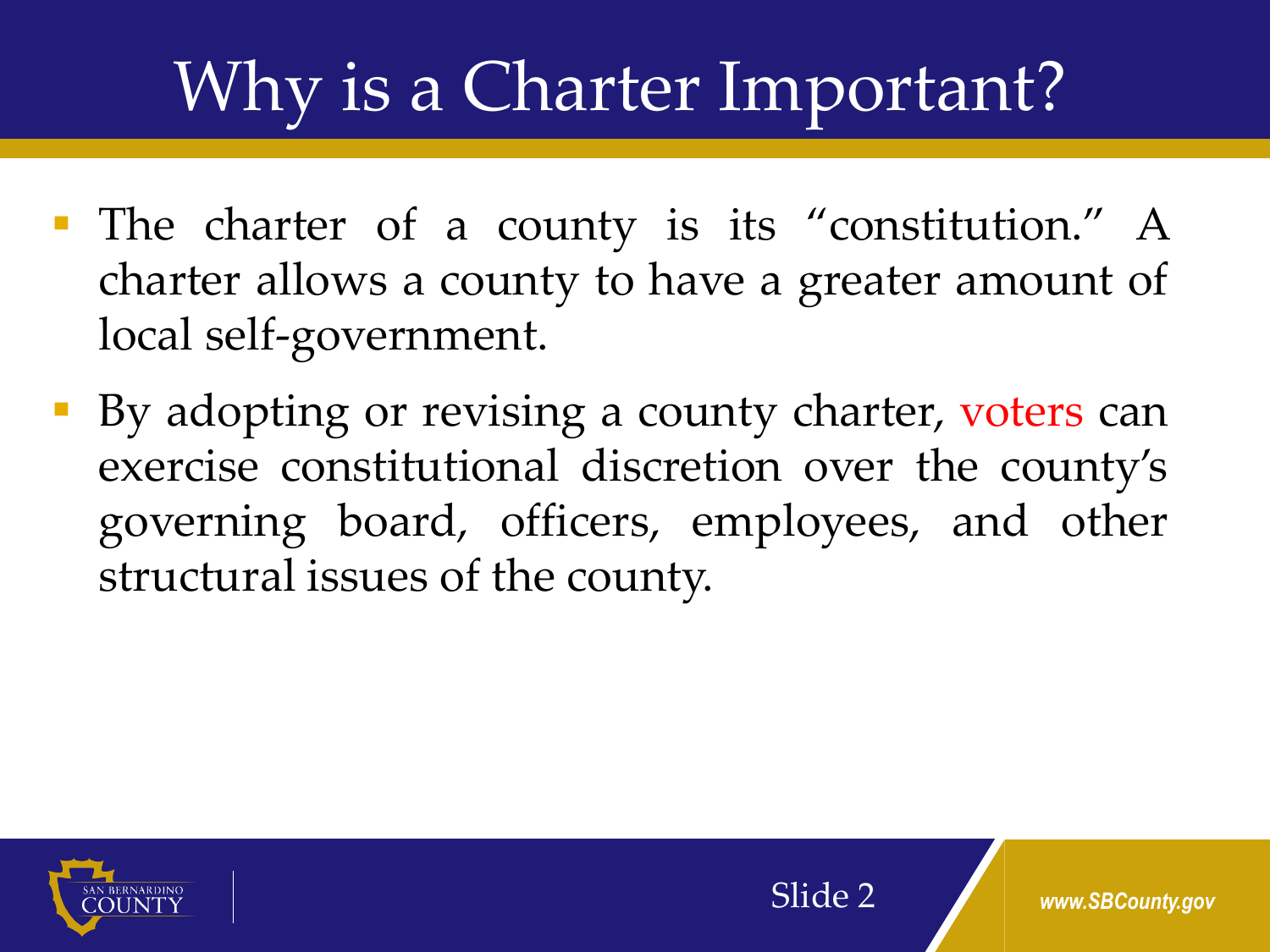- The County Charter was approved in 1913 and, although amended many times, contains much of its original language.
- We now have the opportunity to:
	- Delete obsolete provisions, like requiring the Board of Supervisors Chair to have an office in the Board chambers.
	- Delete provisions that, while originally useful many years ago, are now redundant with more recent state law.
	- Modernize the use of pronouns and other terms to make the Charter more up-to-date.

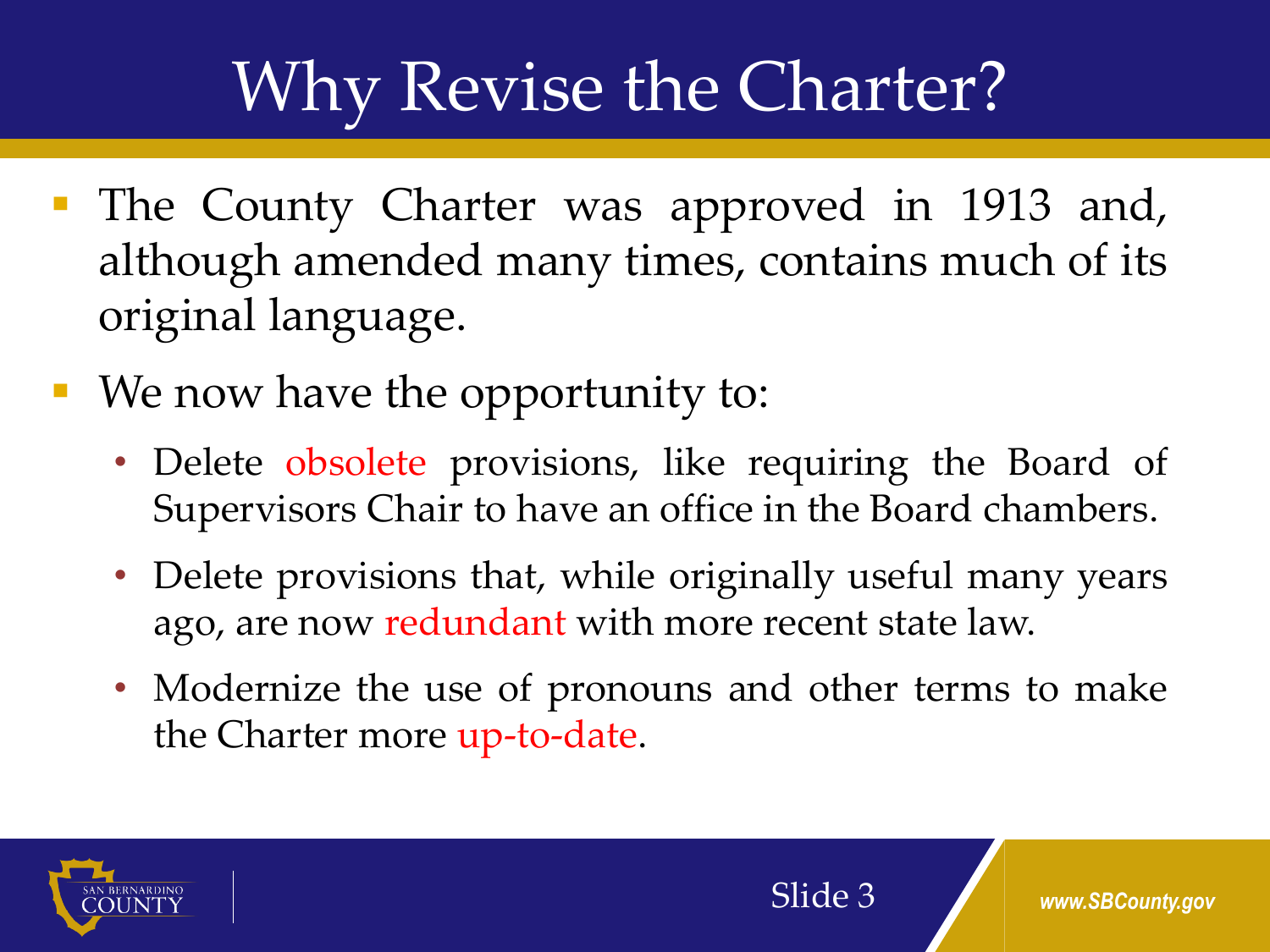- The public also has the opportunity to vote on the crucial issues of:
	- requiring county health officer orders to be reviewed by the elected representatives of the people;
	- term limits of the Board of Supervisors;
	- salary of the Board of Supervisors and Countywide elected officials;

(continued)



Slide 4 *www.SBCounty.gov*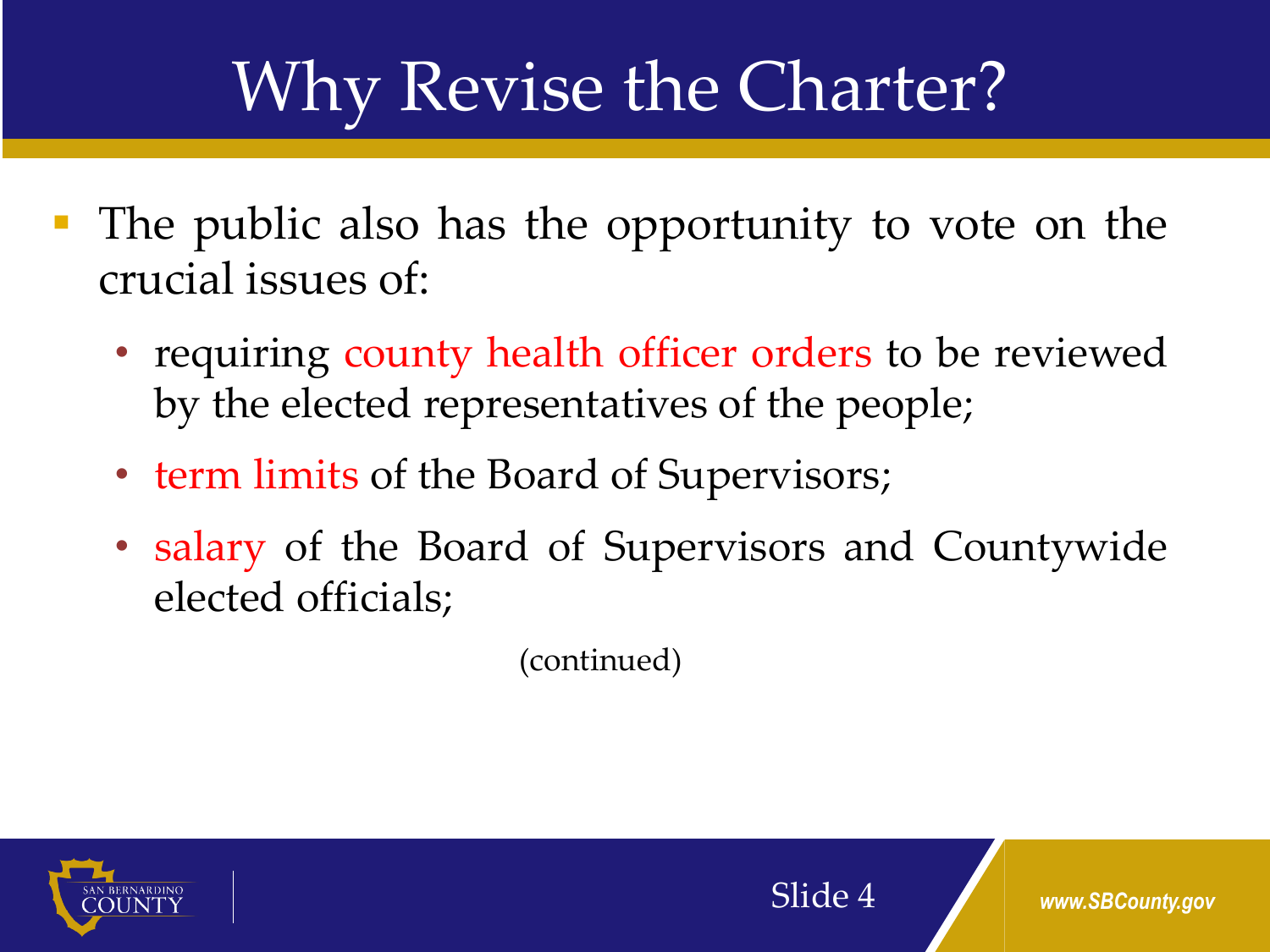(continued)

- filling of vacancies of elected officials, including removing the Governor's role in this;
- creation of a redistricting commission to ensure public input on the drawing of Supervisorial district boundaries;
- addressing emergency preparedness in the future; and
- safeguarding the electoral process by requiring County election campaign finance regulations and effective enforcement thereof.

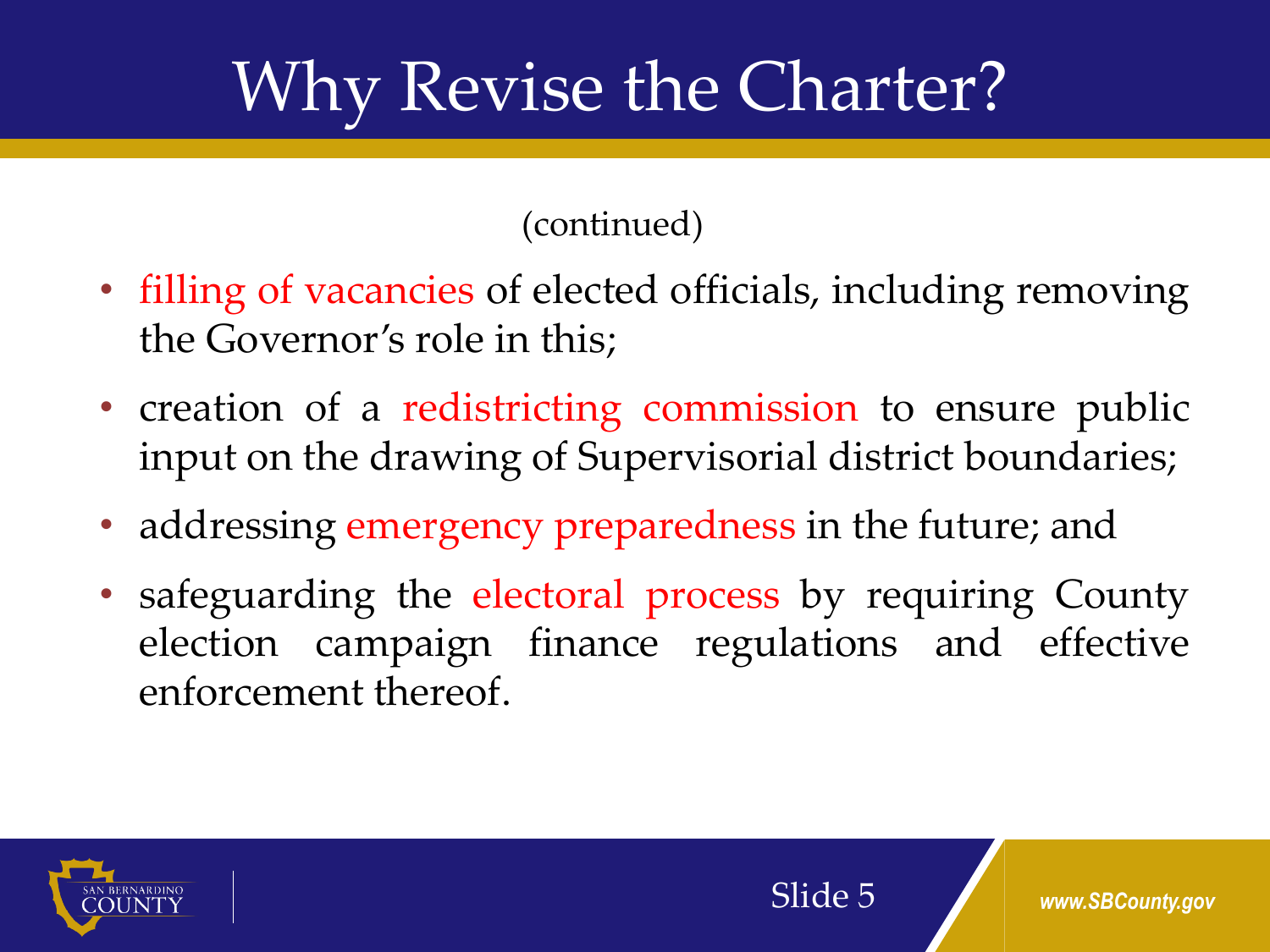- **Finally, a revised Charter will be a more streamlined** document.
- A more understandable charter helps the public with its crucial role in holding the County, its elected officials, and employees accountable.



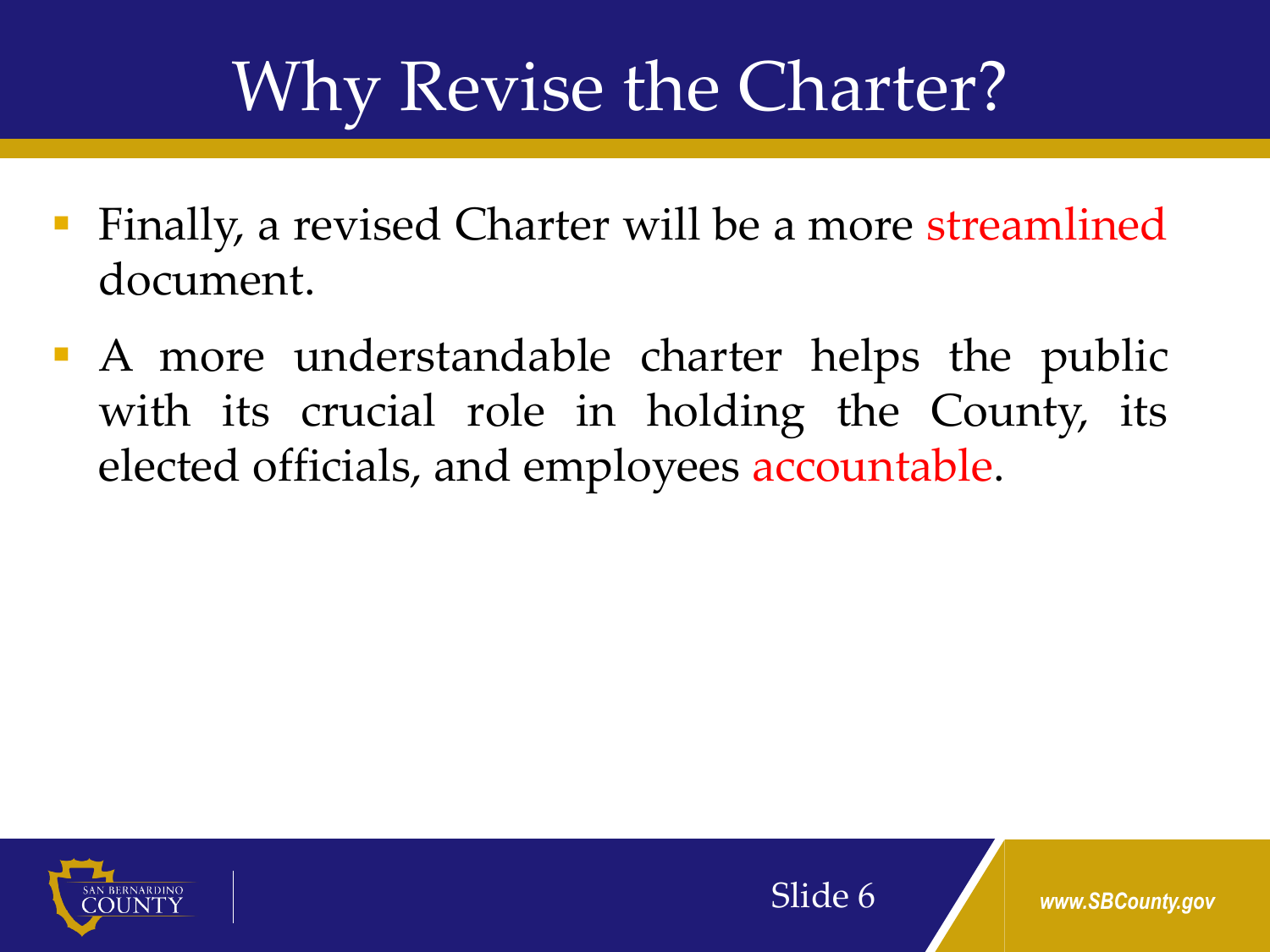## Review of Health Officer's Orders

- All orders issued by the County Health Officer that are addressed to the public at large shall be reviewed by the Board of Supervisors at a public meeting of the BOS within 30 days of issuance.
	- This provision ensures that such orders of a nonelected official will be reviewed by the elected representatives of the people of the County.

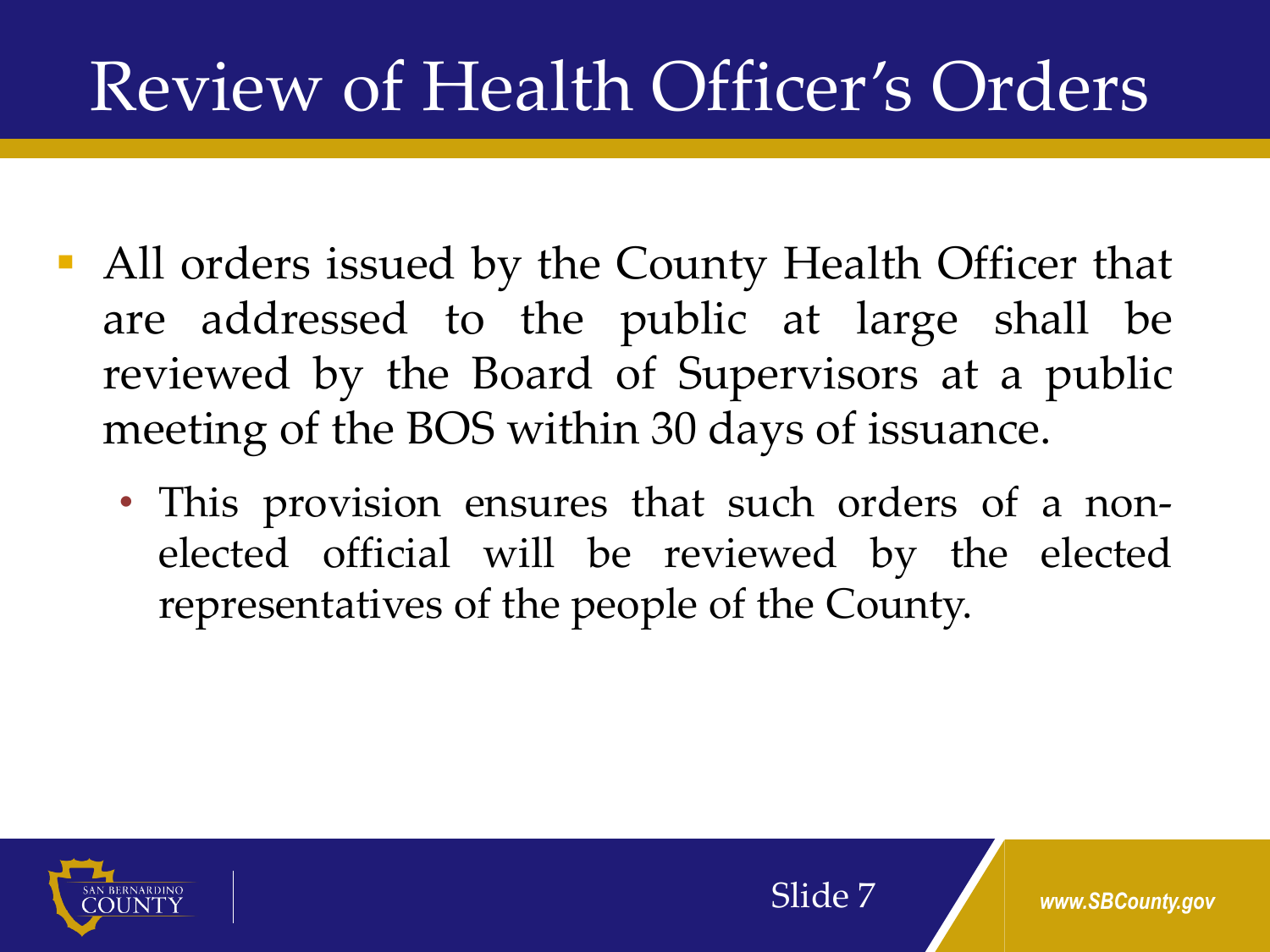## Emergency Preparedness

 The County shall establish and maintain a discretionary strategic stockpile of vital supplies, equipment, and such other properties needed for the protection of life and property in the event of a natural, biological, infectious disease, or any other disaster or emergency.

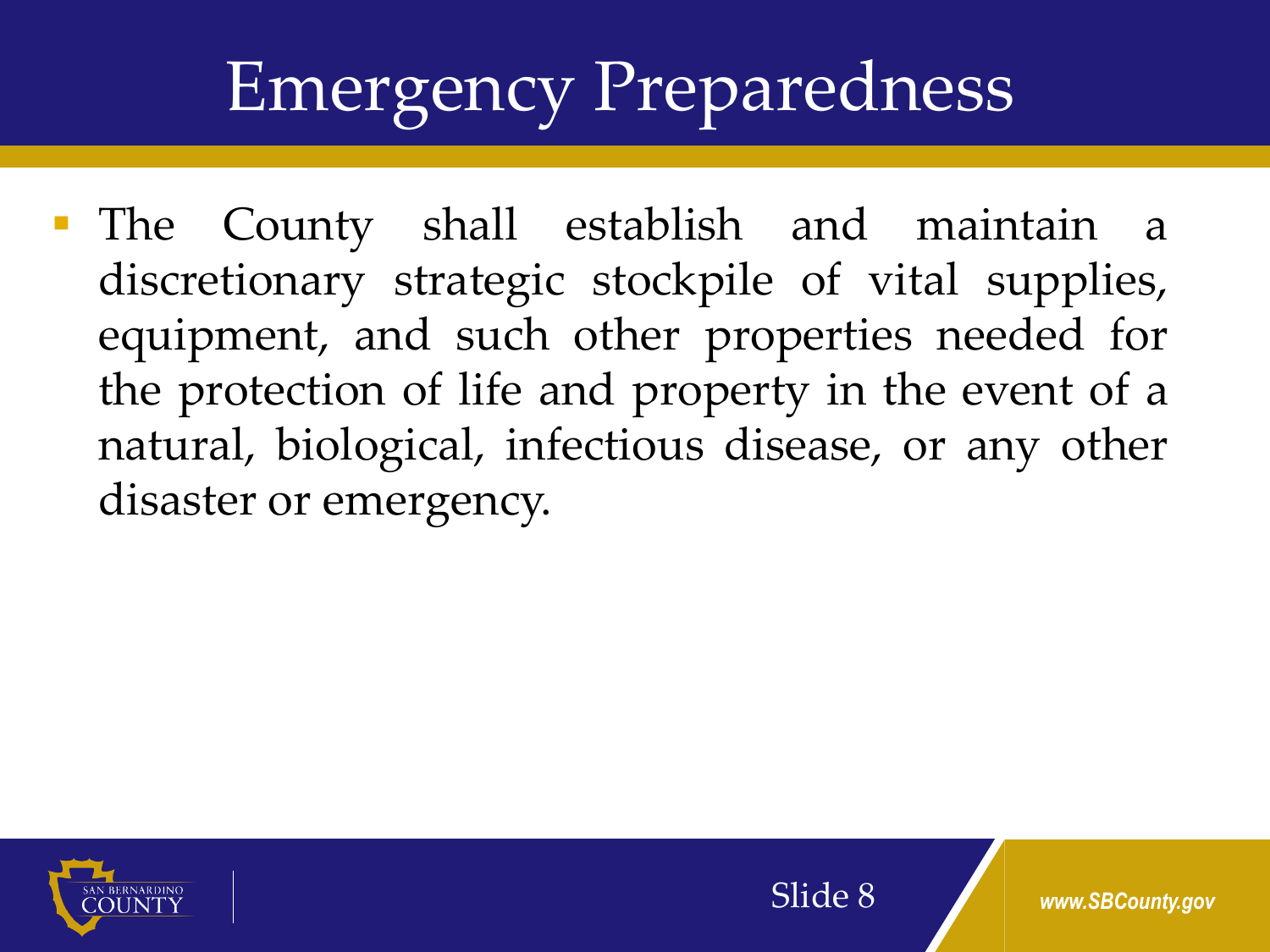# Term Limits

- Current Charter: Limit of 3 consecutive terms (irrespective of district); less than  $\frac{1}{2}$  a term does not count as a term*.*
- Proposal: Limit of a **total** of 3 terms (irrespective of district); less than  $\frac{1}{2}$  a term does not count as a term.

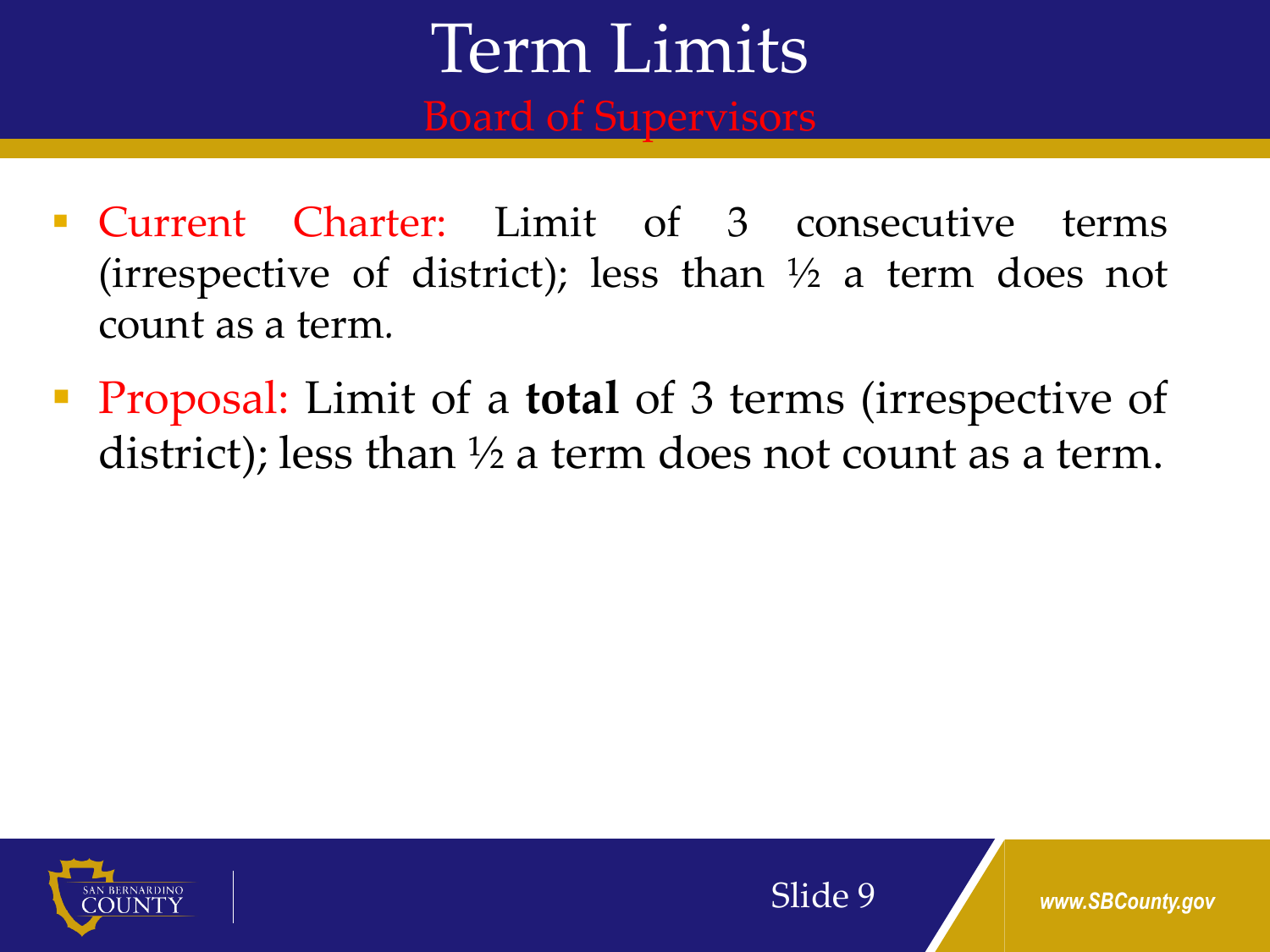# Term Limits

12 of 58 counties (8 of 14 charter counties) have term limits





Slide 10 *www.SBCounty.gov*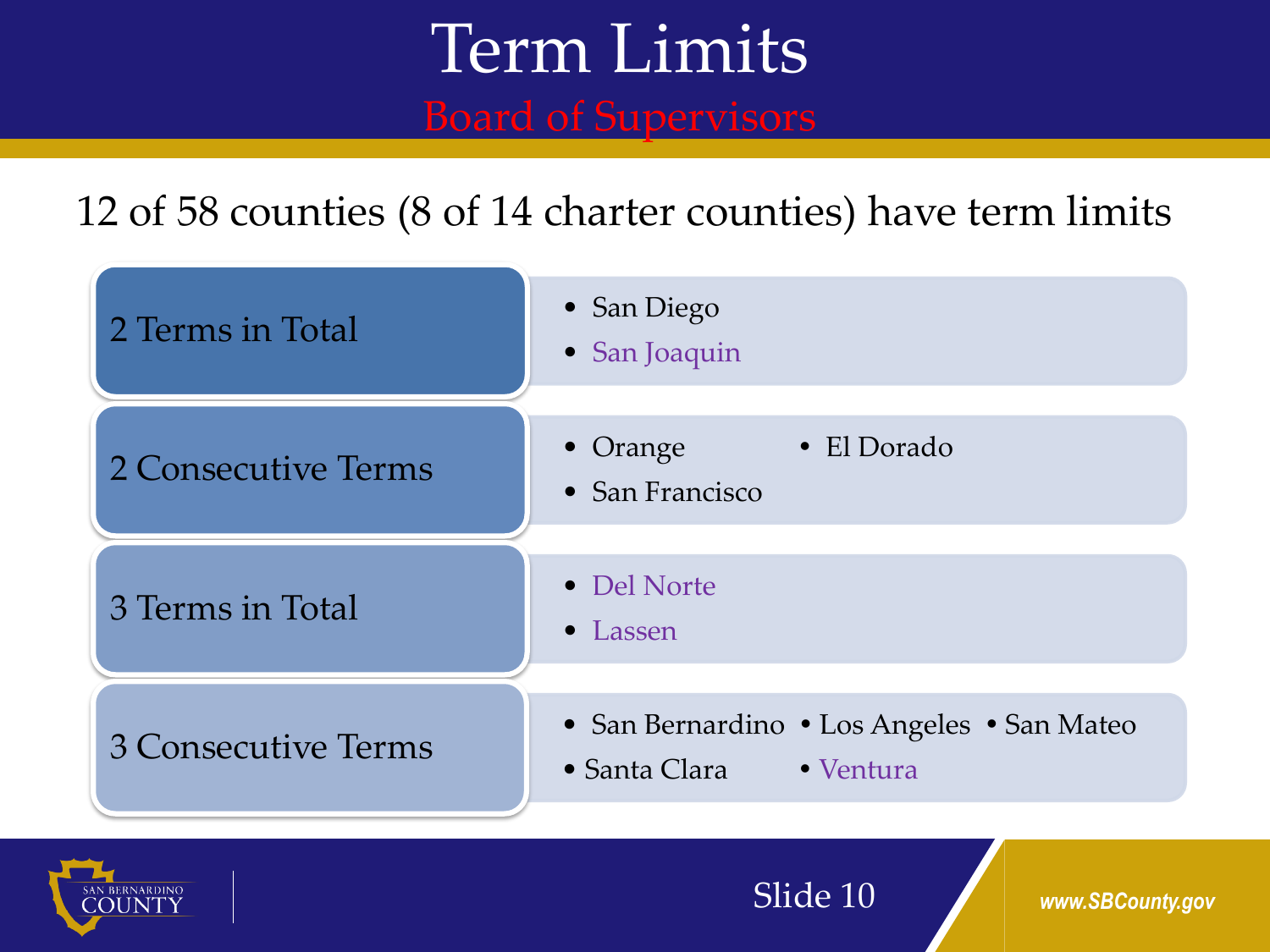# Compensation - Amount

- Current Charter: Annual total compensation (salary and benefits) is automatically set every four years at the average of total compensation of Supervisors in Riverside, Orange, and San Diego Counties.
	- Since total compensation is fixed for all Supervisors, the salary amount of each Supervisor depends upon the value of the benefits received by each Supervisor.

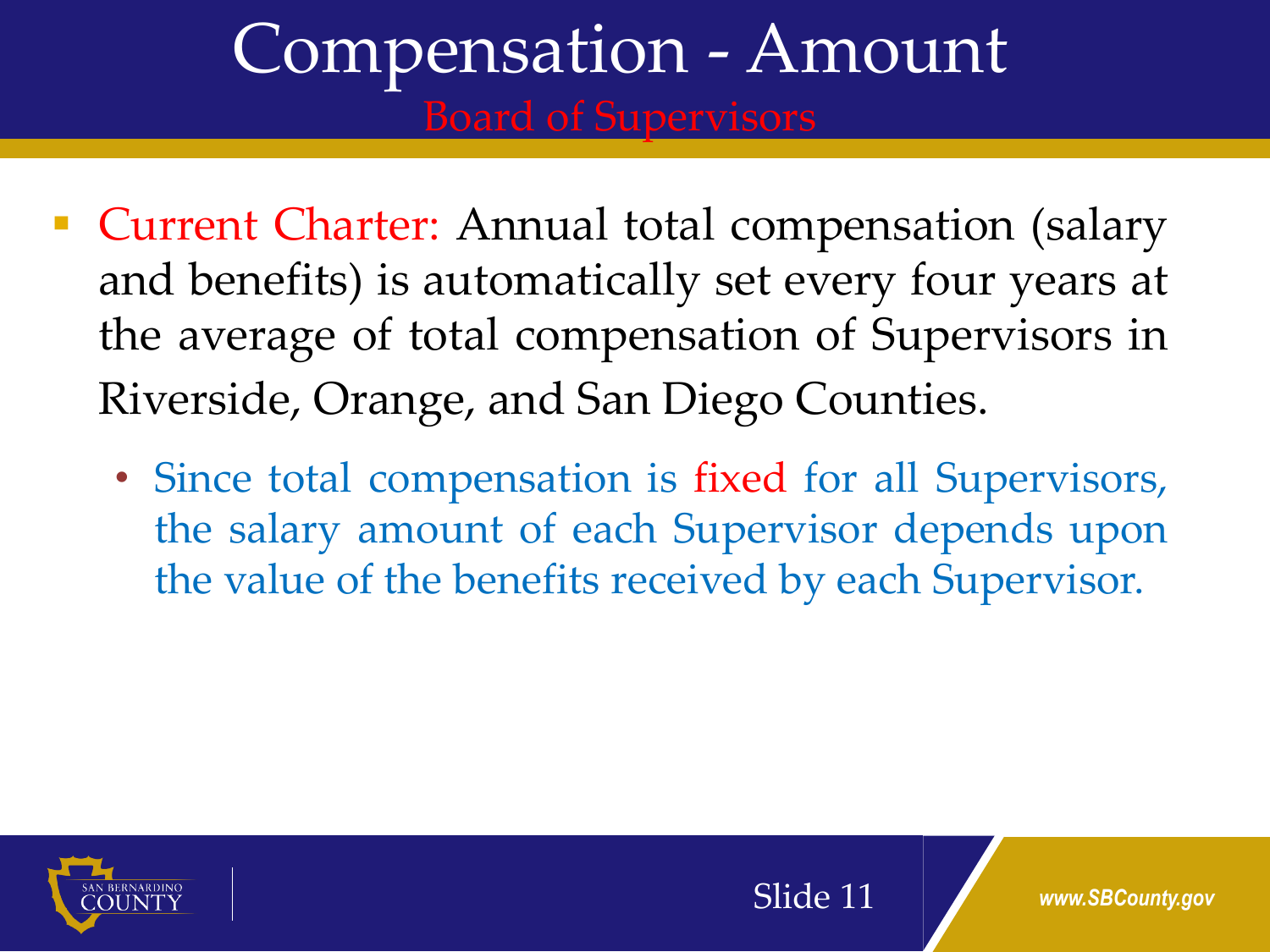# Compensation - Amount

## • Proposed:

- Set Supervisor base salary at a level equal to 80% of the salary of a Superior Court Judge.
- Supervisors' benefits equals Exempt Group (department head) benefits.
- Any future increase in salary and benefits, based on increases of Judge salaries or increases in Exempt Group benefits, goes into effect only if approved by Board of Supervisors via ordinance at a noticed public hearing.

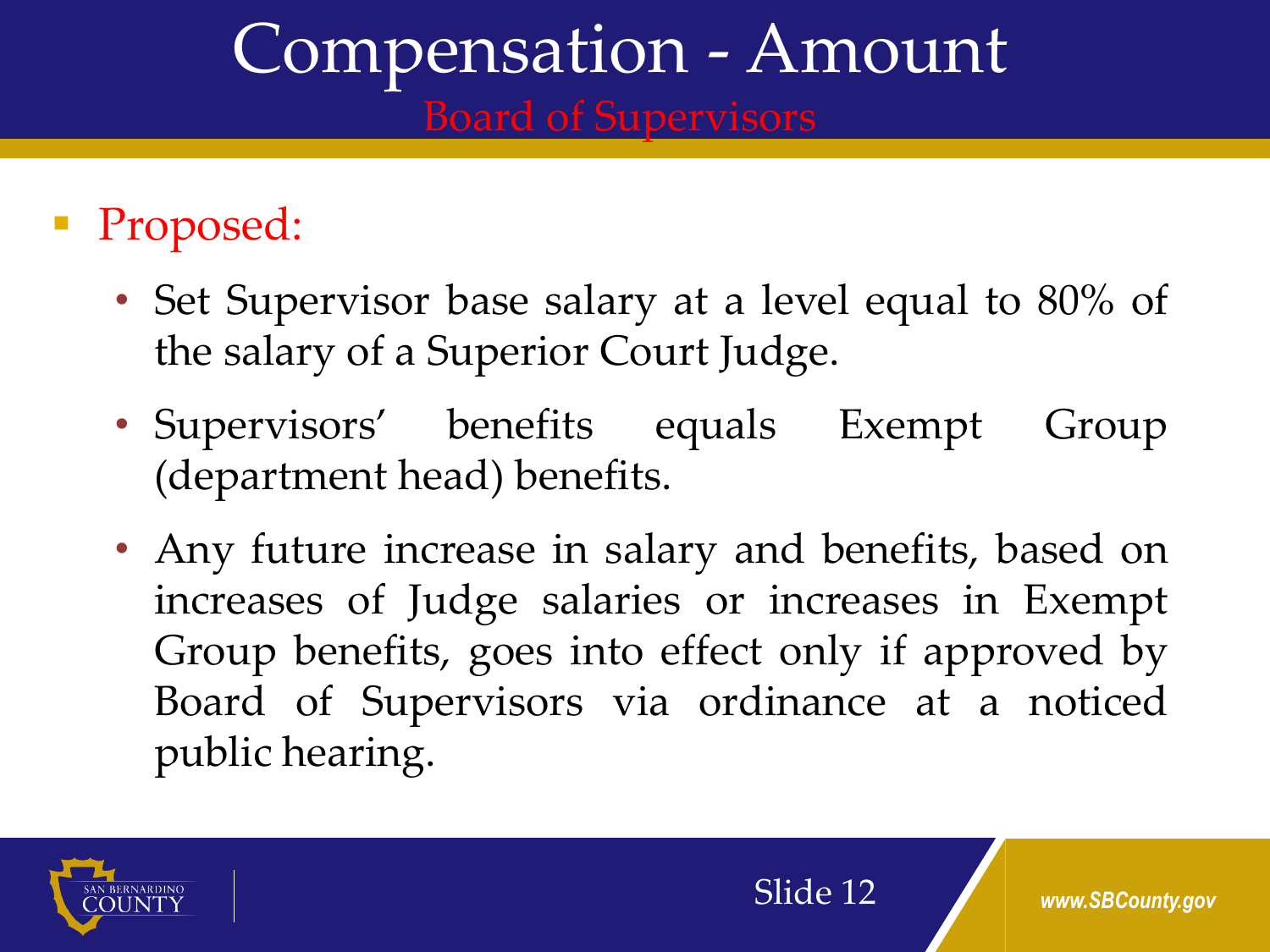# Compensation - Amount

## Comparison with other counties in order of population

| County         | Population   | % of a Superior Court<br>Judge's salary |
|----------------|--------------|-----------------------------------------|
| Los Angeles    | 10.2 million | 100%                                    |
| San Diego      | 3.3 million  | 90%                                     |
| Orange         | 3.2 million  | 80%                                     |
| Riverside      | 2.4 million  | 80%                                     |
| San Bernardino | 2.2 million  | 80% (Proposed)                          |
| Santa Clara    | 1.9 million  | 80%                                     |
| Alameda        | 1.7 million  | 80%                                     |



Slide 13 *www.SBCounty.gov*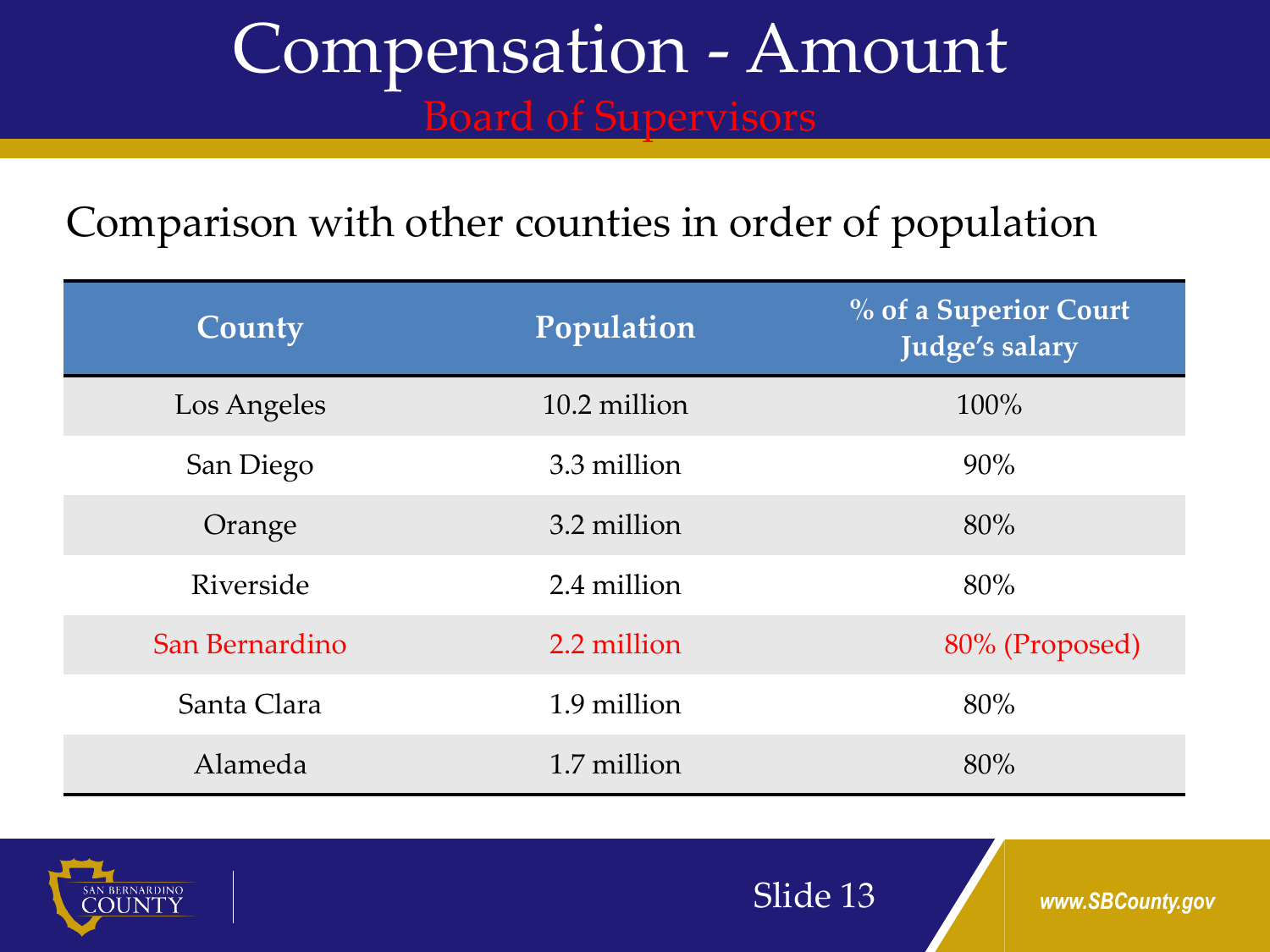# Compensation - Transparency

- **Current Charter:** The salary and benefits that every County elected official is eligible to receive shall be posted on the County website.
- **Proposed:** The above postings shall be improved by having a prominent link on the County website homepage and a link to publically available information for other public agencies.

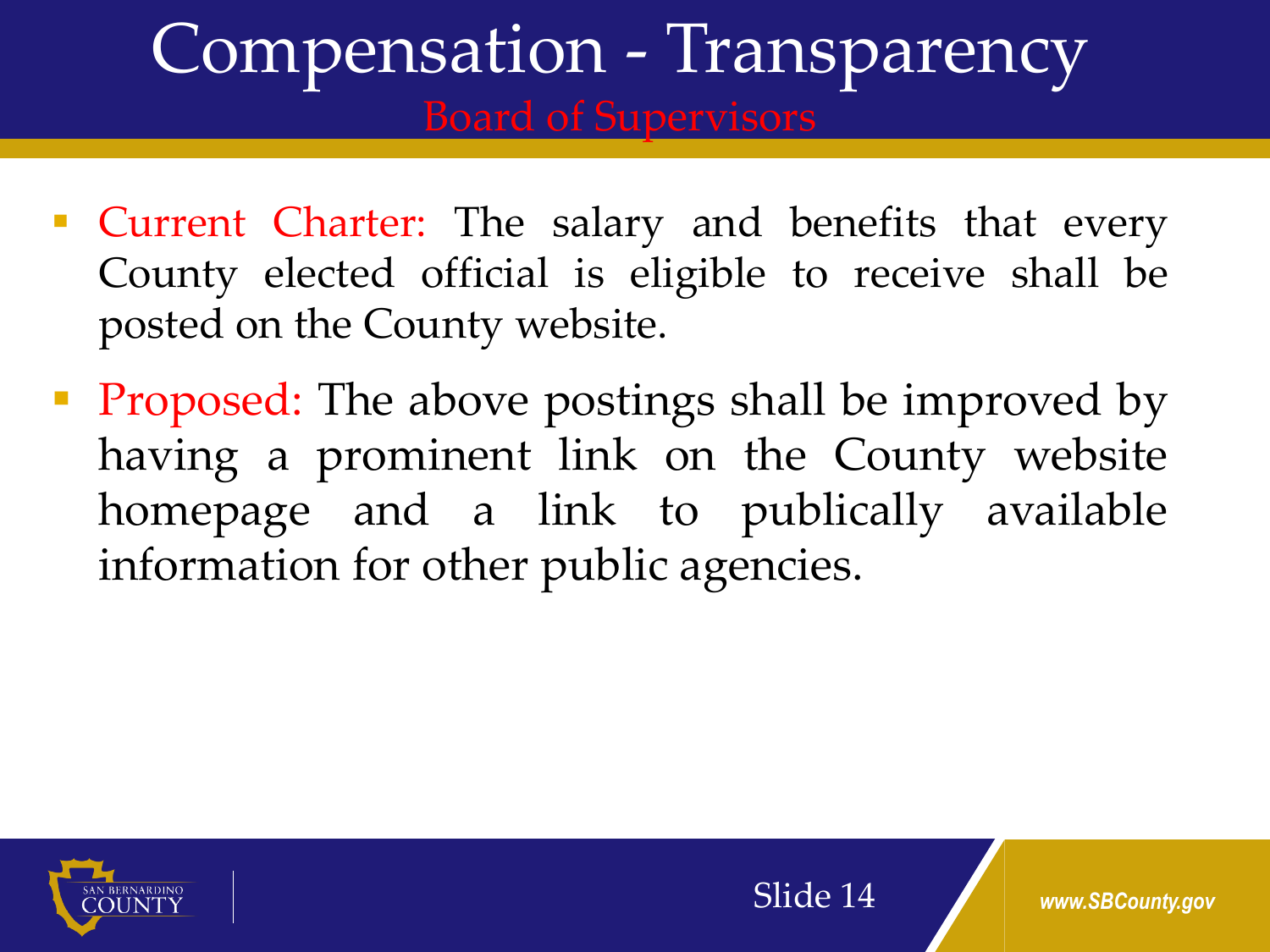# **Compensation**

 Current Charter: Annual salaries of Countywide elective officers shall be set by, but shall never exceed, the average of the salaries paid to the *corresponding officials* in five specified California Counties, with a 4% cap on increases, calculated annually.

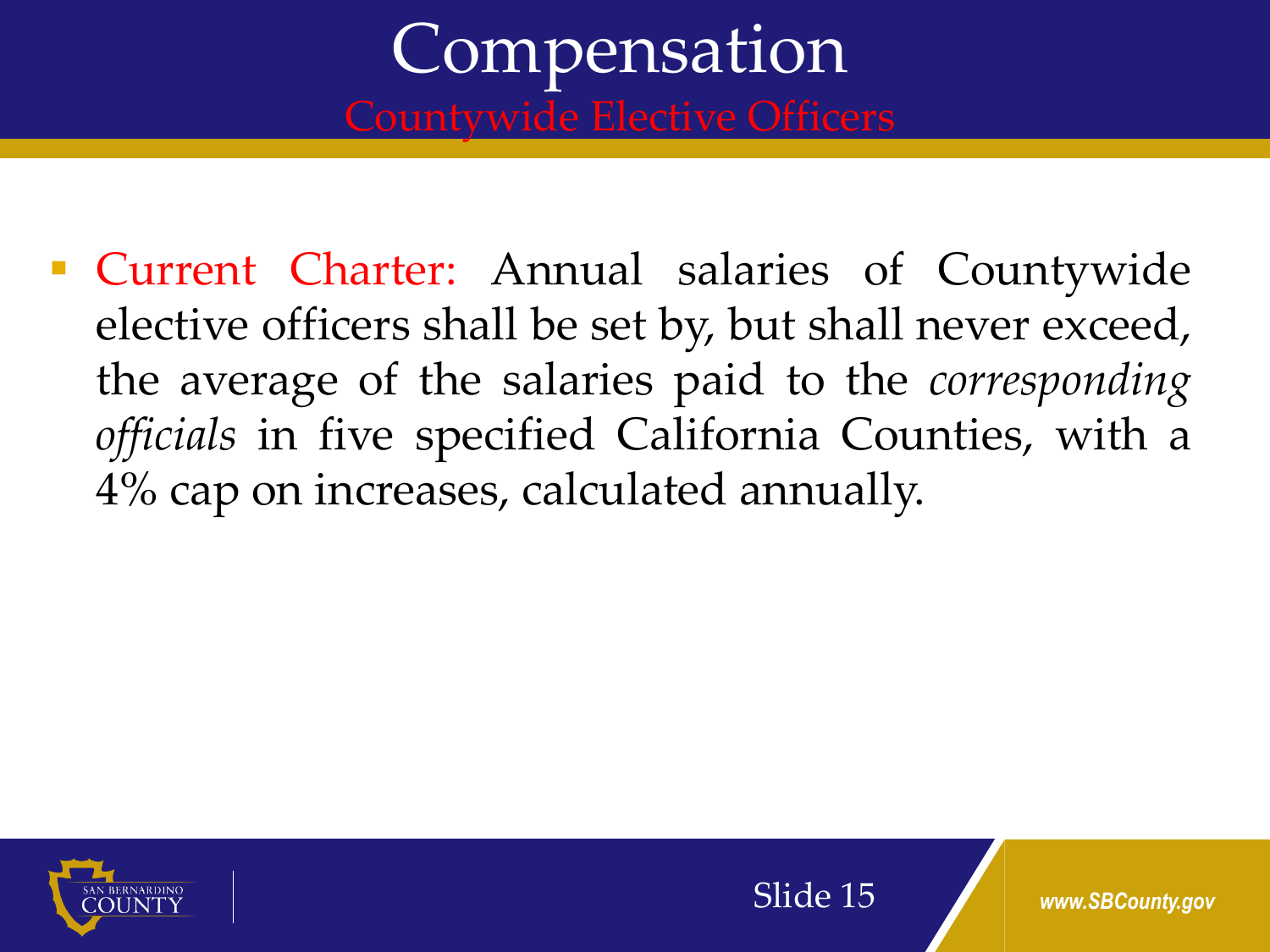# Compensation

## Proposed:

- The annual salaries of elected County officers shall be equal to 80 percent of the salaries of their counterparts at the County of Los Angeles.
- Their benefits shall be those offered to the Exempt Group (department heads).
- The BOS shall approve by ordinance any future increase in salary and benefits due to increases in the salary of LA County officials or increases in Exempt Group benefits.
- The BOS may also provide additional compensation for the additional duties of any combined office.

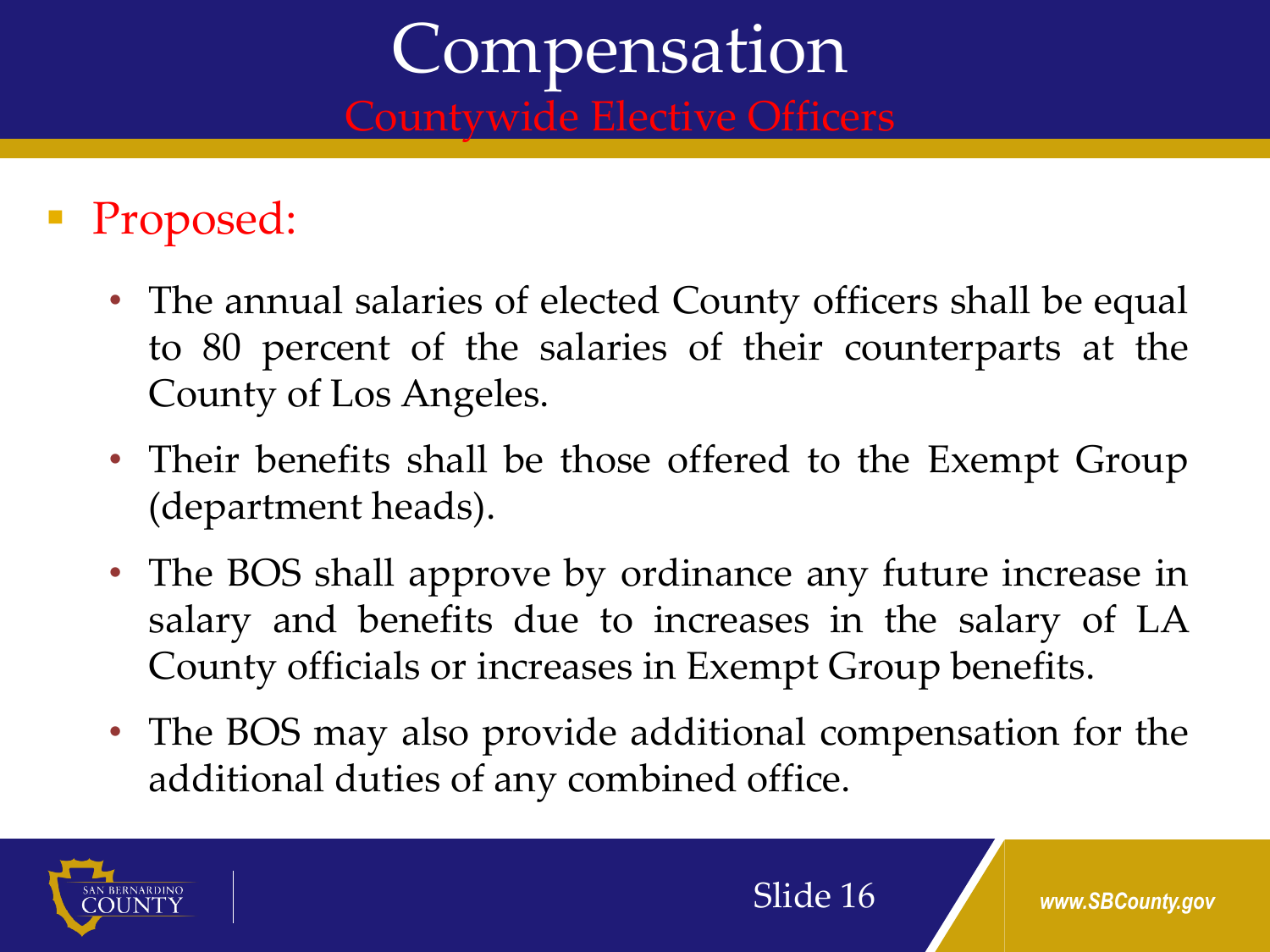**Proposed:** The Board of Supervisors has all the powers granted to it by the Constitution of California, the general law, and this Charter. The Board of Supervisors shall exercise such powers and perform such duties as are required by the Constitution of California, this Charter, and ordinance, and by the general law except as otherwise provided in the Constitution of California, this Charter, and any ordinance adopted pursuant to this Charter.

(continued)

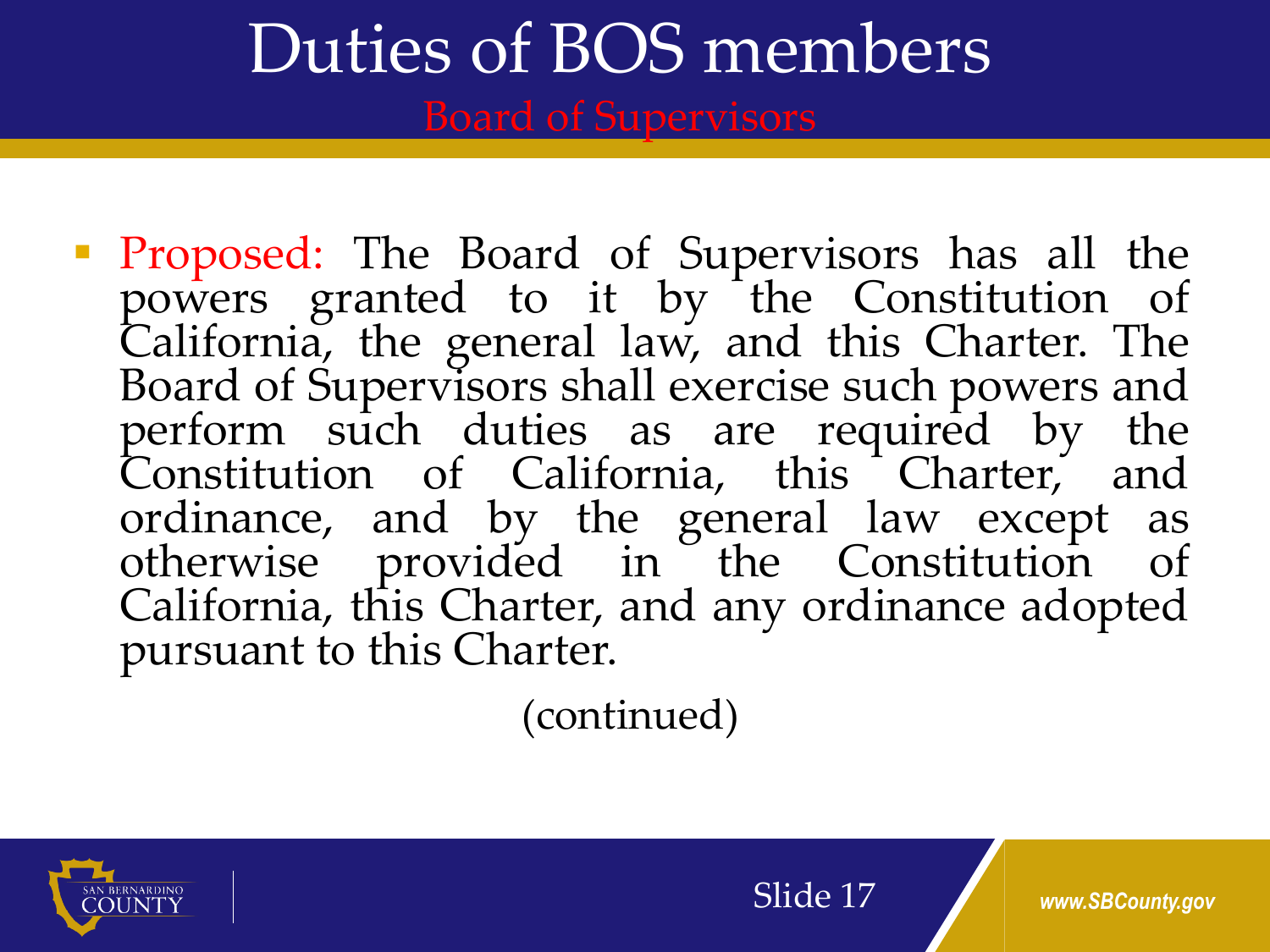*Service on Other Boards*. Each member of the Board of Supervisors shall serve on such public entity or other entity governing boards, commissions and committees, as designated by or appointed in accordance with, and perform such duties as are required by, the Constitution of California, this Charter, general law, ordinance or contract, as may be amended from time to time. The public entity or other entity governing boards commissions, and committees include, without limitation, as of July 28, 2020, the following:

(continued)

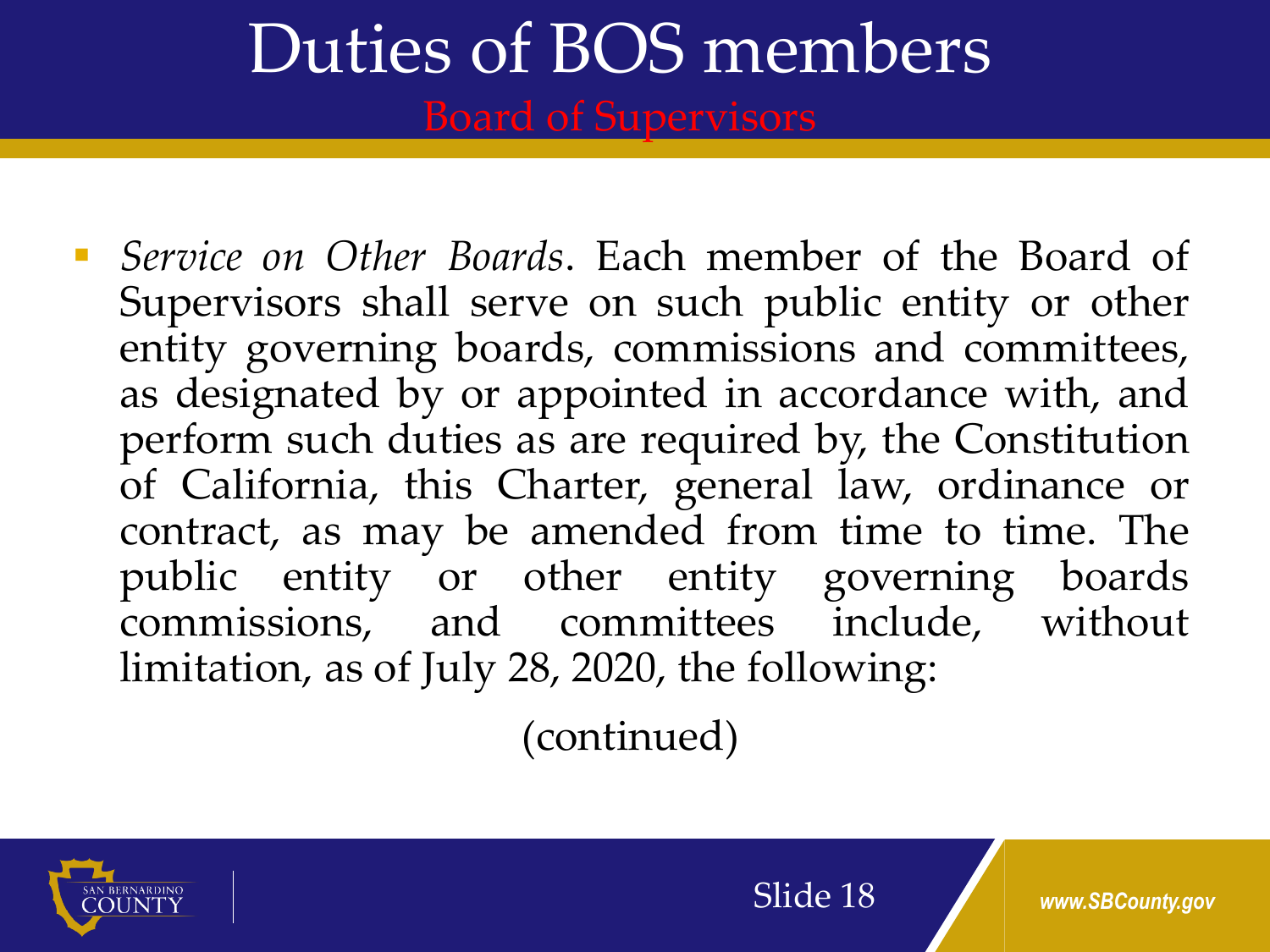- Agua Mansa Industrial Growth Association
- Arrowhead Regional Medical Center Joint Conference Committee
- Behavioral Health Commission
- **Big Bear Area Regional Wastewater Agency**
- Big Bear Valley Recreation and Park District
- Bloomington Recreation and Park District
- Board of Supervisors Governed County Service Areas
- CAL-ID Remote Access Network Board
- California State Association of Counties
- Children and Families Commission (First 5)
- Children's Policy Council
- **Crafton Hills Open Space Conservancy**
- Head Start Shared Governance Board
- High Desert Corridor Joint Powers Authority
- Indian Gaming Local Benefit Committee
- **Indian Wells Groundwater Authority**
- **In-Home Supportive Services Public** Authority
- Inland Counties Emergency Medical Agency
- Inland Empire Economic Partnership
- Inland Empire Health Plan
- **Inland Empire Public Facilities Corporation**
- Inland Valley Development Agency
- Interagency Council on Homelessness
- Mojave Desert Air Quality Management **District**
- Mojave Desert and Mountain Recycling Authority
- Morongo Basin Transit Authority
- **Mountain Area Regional Transit Authority**
- National Association of Counties
- **Ontario International Airport Authority**



### Slide 19 *www.SBCounty.gov*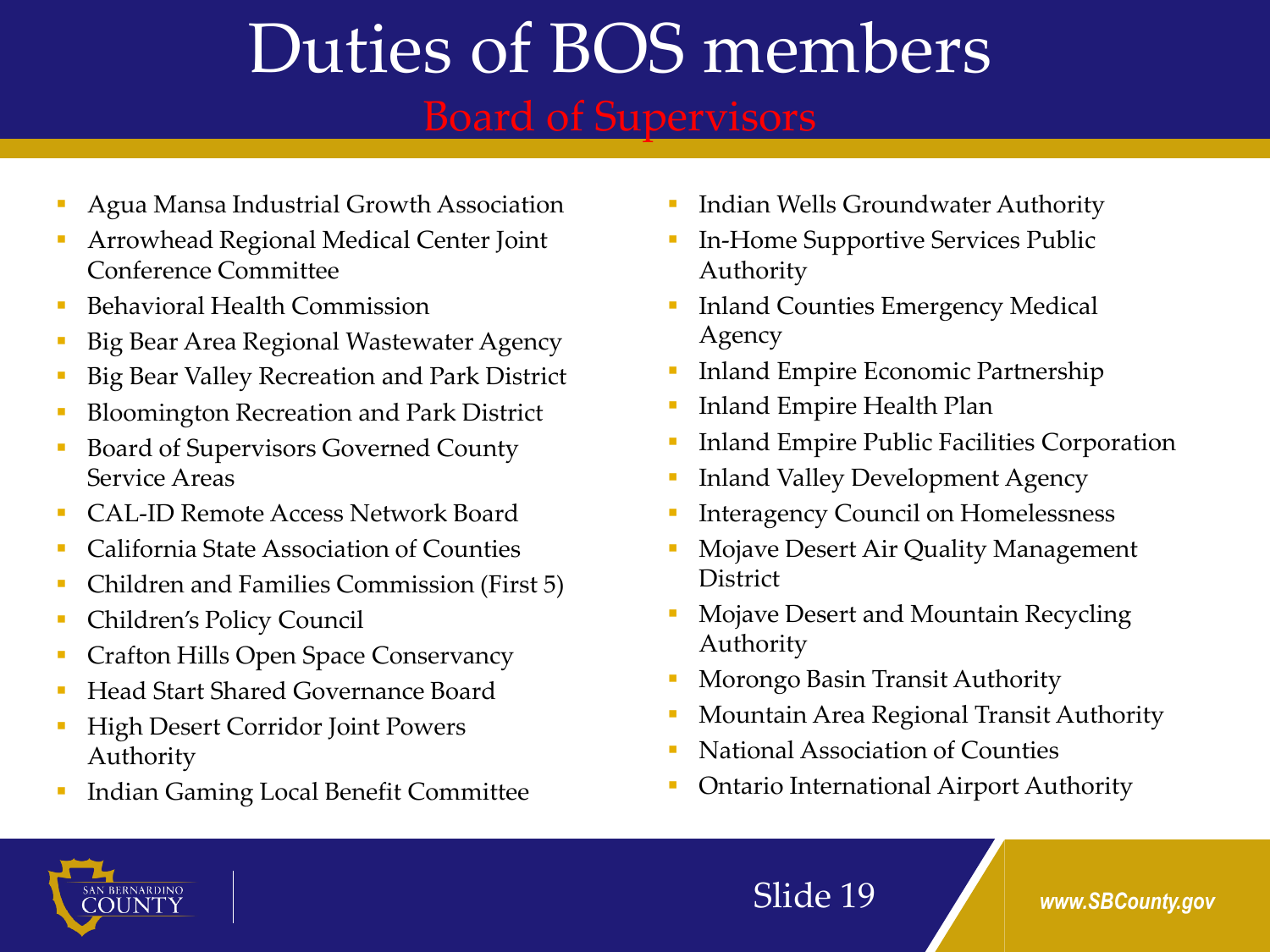- **Omnitrans Board of Directors**
- **Quad State Local Governments Authority**
- **San Bernardino County Employees'** Retirement Association Board of Retirement
- **San Bernardino County Financing** Authority
- **San Bernardino County Fire Protection District**
- **San Bernardino County Flood Control District**
- San Bernardino County Industrial Development Authority
- **San Bernardino County Law Library Board** of Trustees
- **San Bernardino County Local Agency** Formation Commission
- **San Bernardino County Transportation** Authority
- **San Bernardino Municipal Water District** Advisory Committee on Water Policy
- Santa Ana River Parkway Policy Advisory Group
- Santa Ana Watershed Project Authority OWOW Steering Committee
- **Solid Waste Advisory Taskforce**
- **South Coast Air Quality Management District**
- Southern California Associated Governments
- Southern California Water Committee
- **Successor Agency to the San Bernardino** County Redevelopment Agency
- Upper Santa Ana River Washland Management and Habitat Conservation Plan Taskforce

Slide 20 *www.SBCounty.gov*

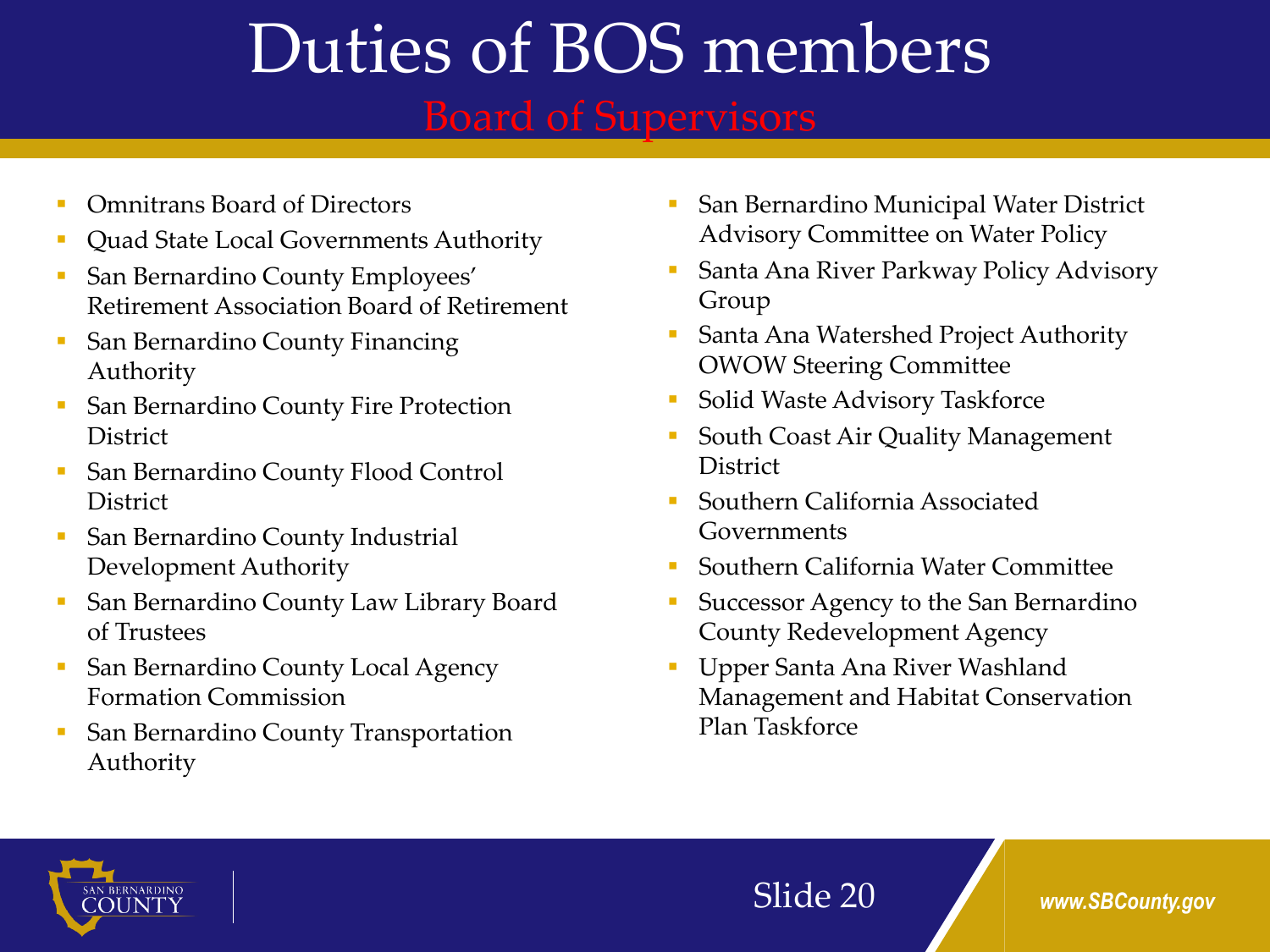## Duties of BOS members Board of Supervisors

- Urban Counties Caucus
- Victor Valley Economic Development Authority
- Victor Valley Transit Authority
- Victor Valley Wastewater Reclamation Authority

This list of public agencies and other entities is based on information available as of July 2020 and is an information item only.



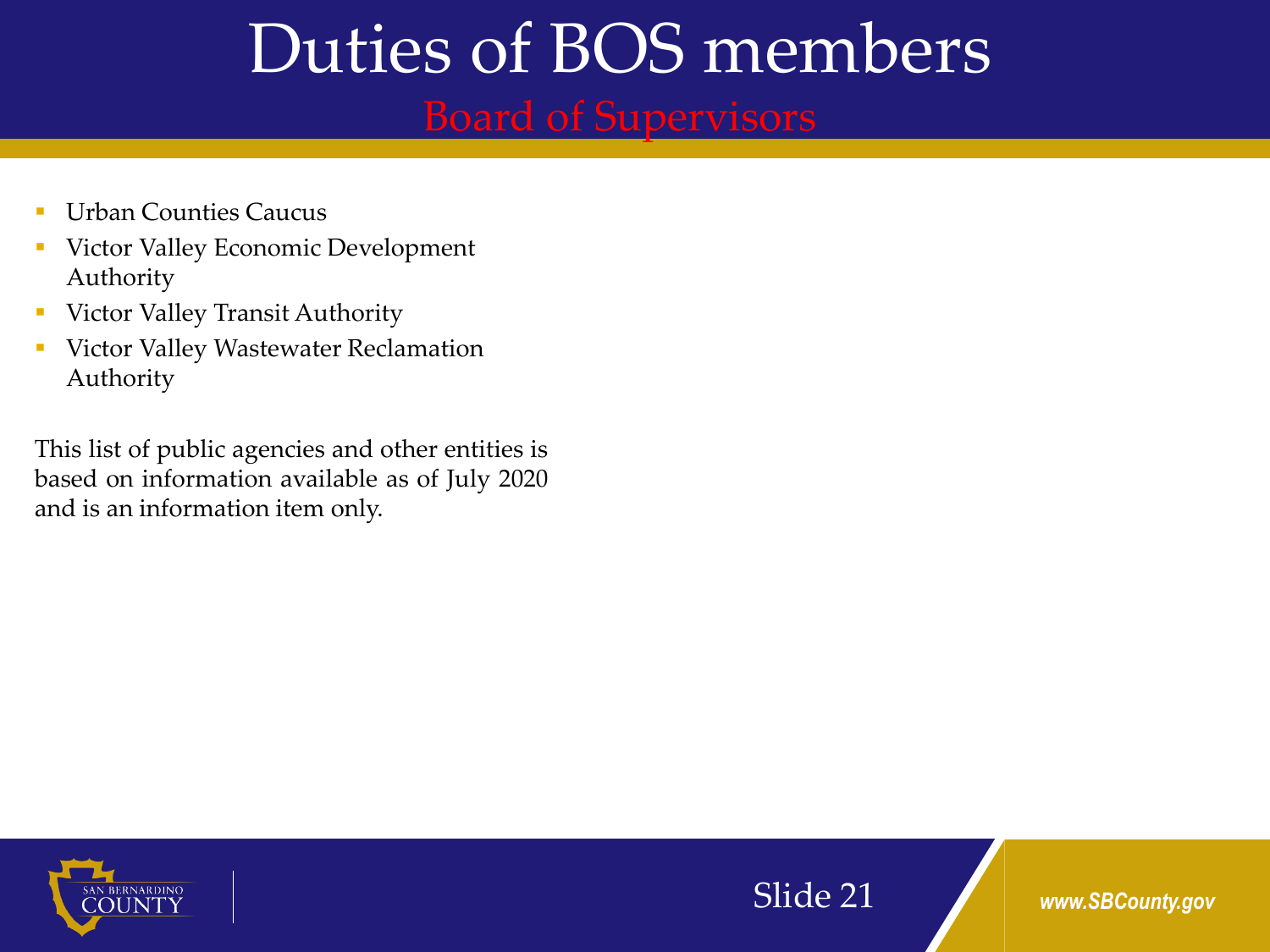## Redistricting Commission

- **Proposed:** The Board of Supervisors shall adopt an ordinance establishing a redistricting commission. It shall be advisory or independent, and shall ensure that when Supervisor district boundaries are redrawn:
	- Public input is effectively solicited and considered;
	- The Voting Rights Act and other laws are complied with;
	- Neighborhood and community interests are considered;
	- The interests of other stakeholders are considered; and
	- The process is transparent.

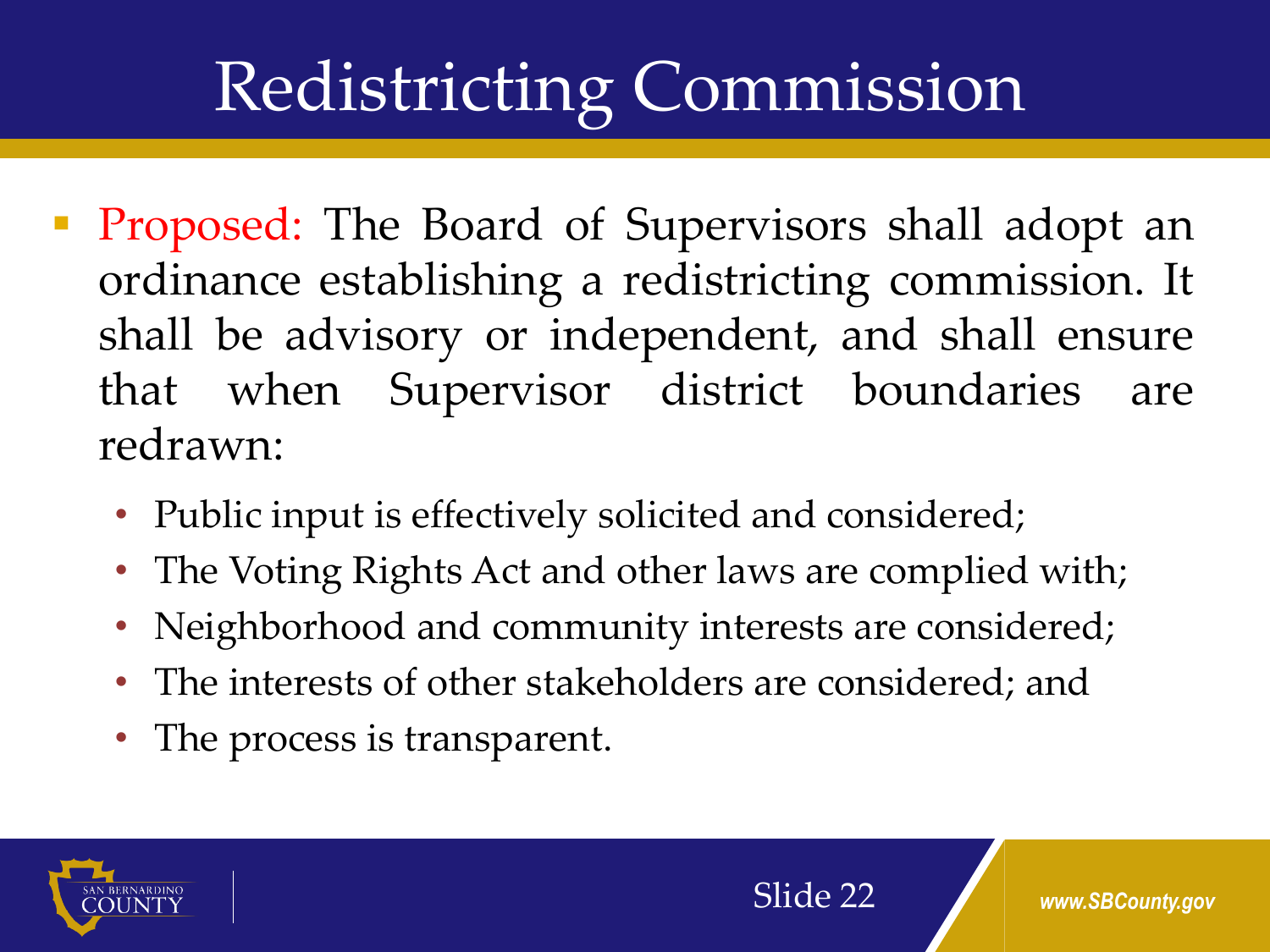## Election Integrity

- **Proposed:** The Board of Supervisors shall establish by ordinance the regulation of campaign finance and the effective enforcement of such ordinance.
	- The County currently has an *ordinance* that establishes campaign contribution limits and transparency requirements.
- **Proposed:** The Board of Supervisors shall by ordinance prohibit certain political activity on County premises.

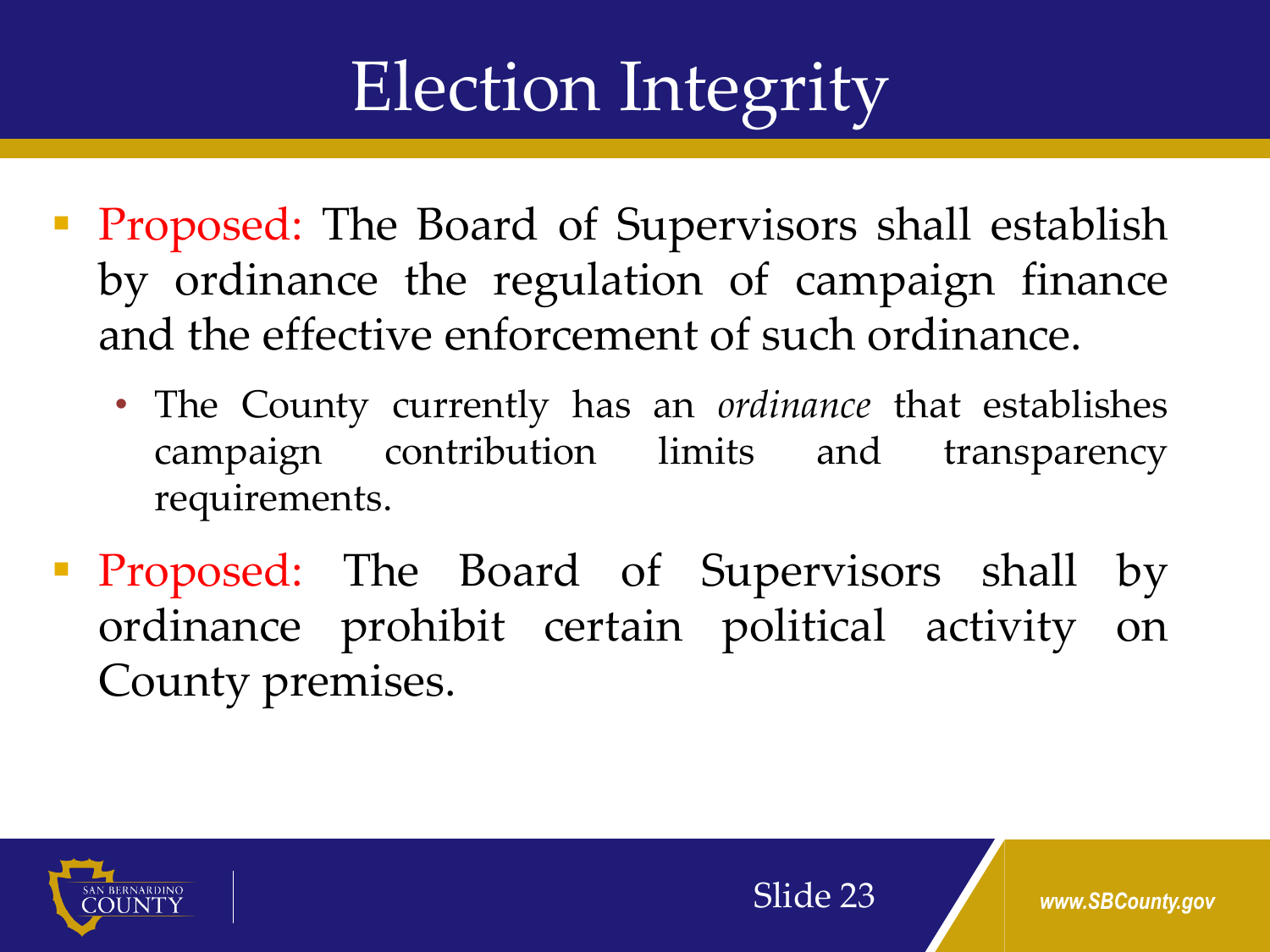## Election Integrity

- **Proposed:** Election statements required by the Political Reform Act may be filed electronically with the Registrar of Voters, and shall be posted on-line.
	- County *ordinance* currently provides for this. Having the Charter require it ensures its continuation.
	- Transparency will also be improved by requiring better on-line access to ROV data.

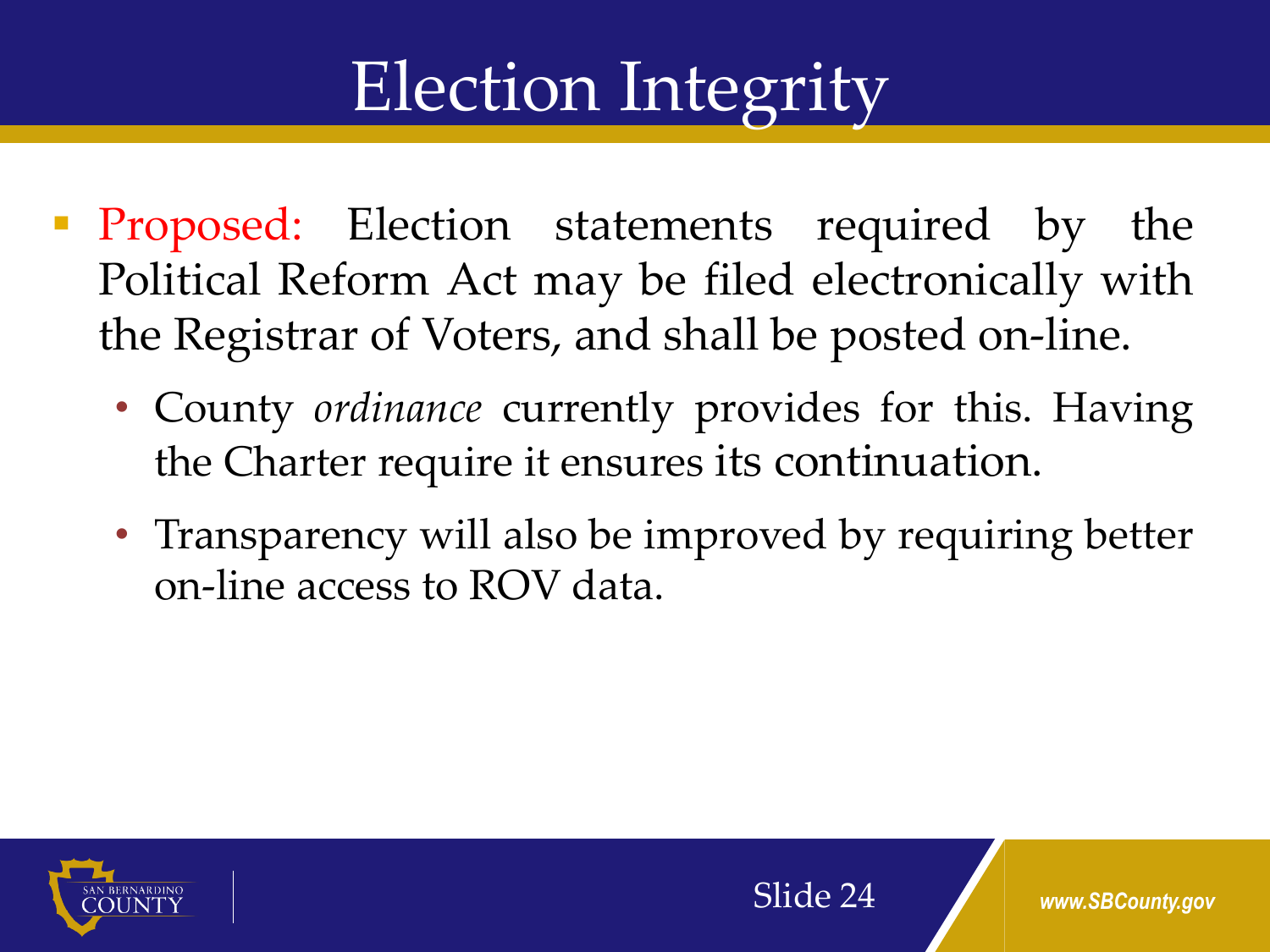**• Current Charter:** Vacancy filled by appointment by majority vote of remaining Supervisors. Appointee holds office until election and qualification of a successor. An election shall be held to fill the vacancy for the unexpired term at the next general election unless the term expires on the 1<sup>st</sup> Monday of December next succeeding the election. If the Board doesn't take action in 30 days, the Governor appoints.

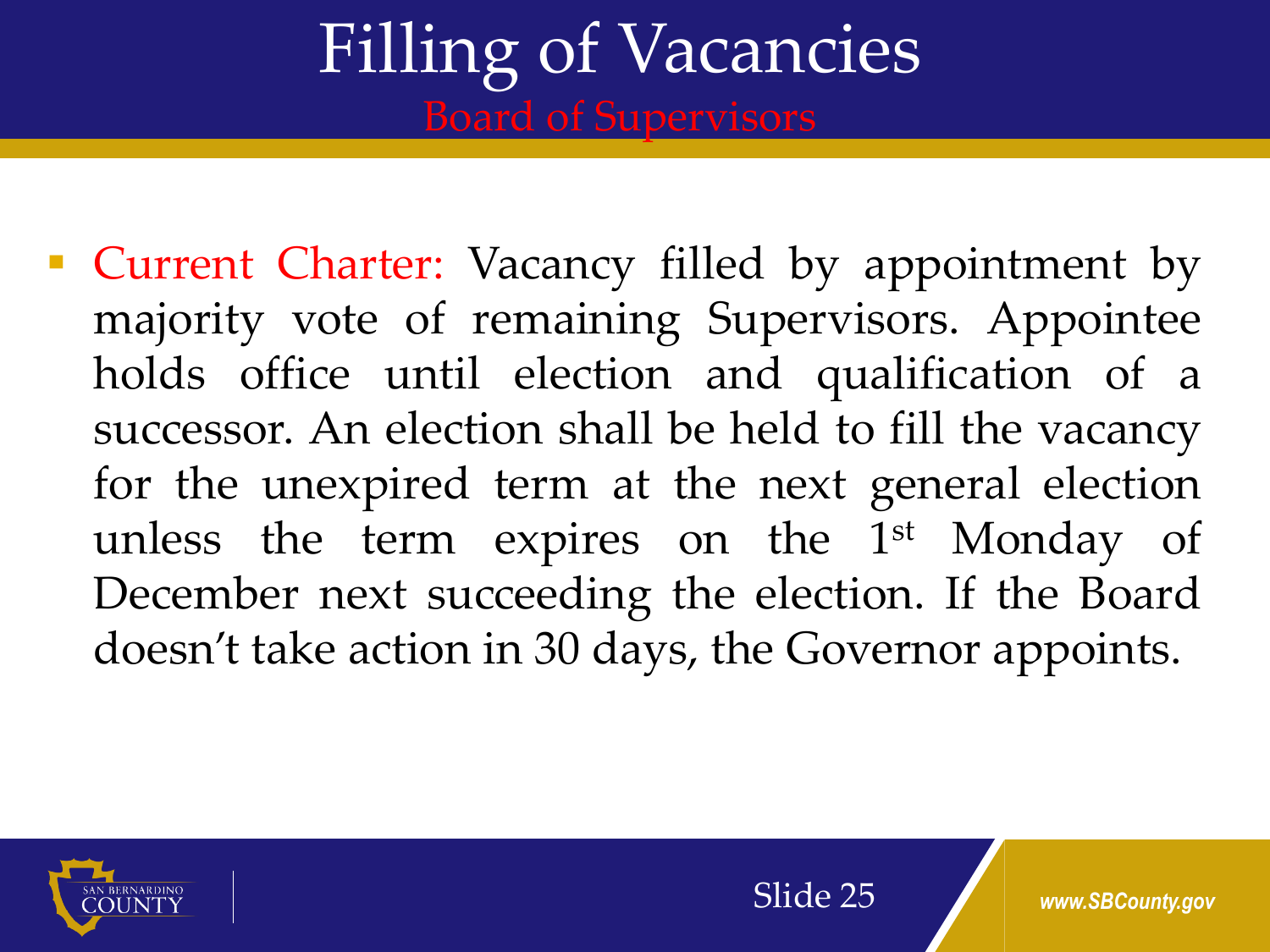- **Proposed:** Remaining members of BOS can, within 60 days of vacancy, appoint or call a special election.
	- If appointment within first 18 months of term, appointee holds office until mid-term election; special election for second half of term.
	- If appointment made after first 18 months of term, appointee holds office for remainder of term.
- If BOS doesn't act within 60 days of vacancy, a special election is automatically held for remainder of term.
- There are provisions allowing mail-only ballot elections.

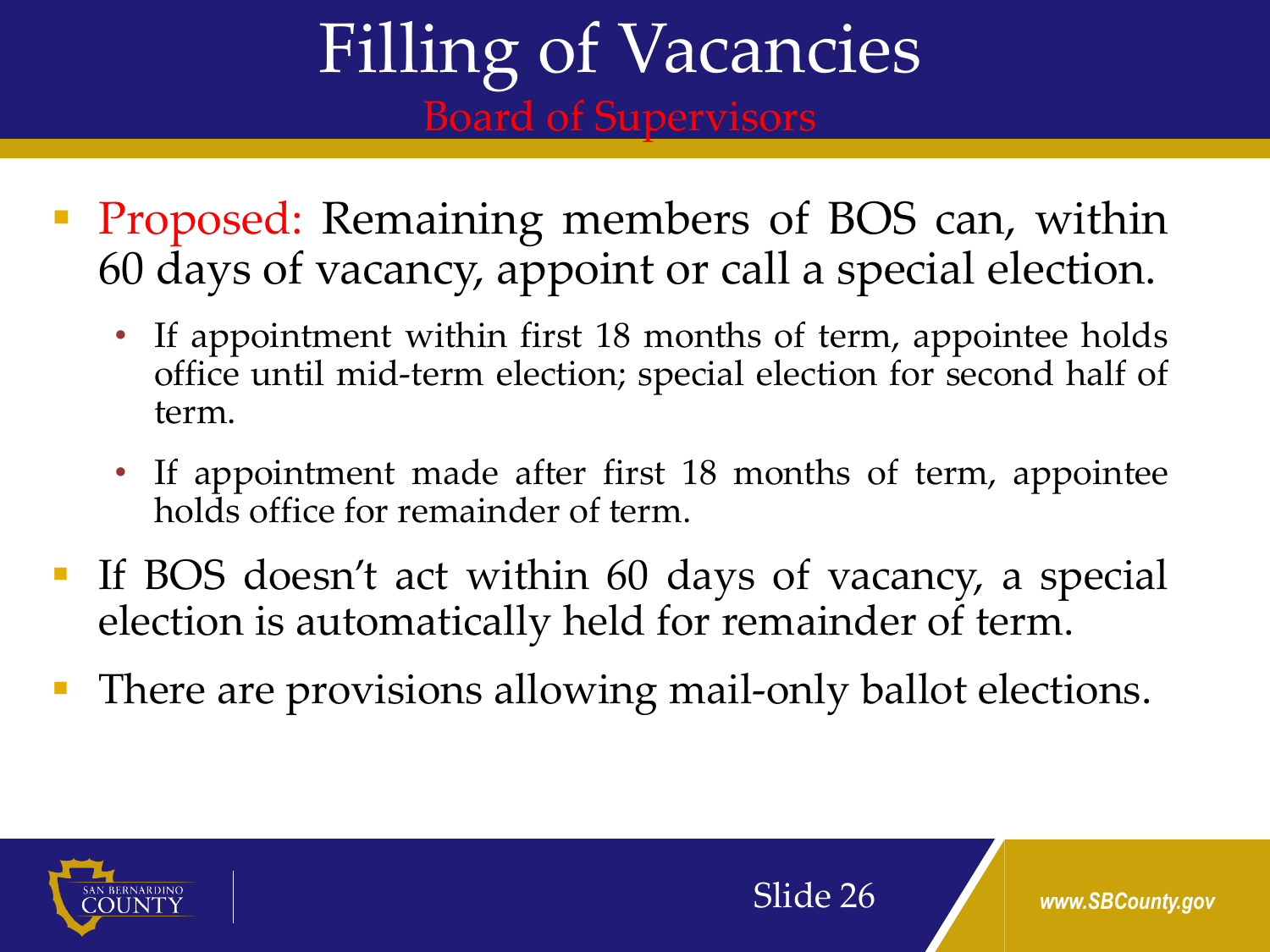## Proposed: (cont.)

- The Board of Supervisors shall adopt an ordinance setting forth the procedure for such appointment or special election.
- The option removes the authority of the Governor to make appointments in the absence of Board of Supervisors' action.

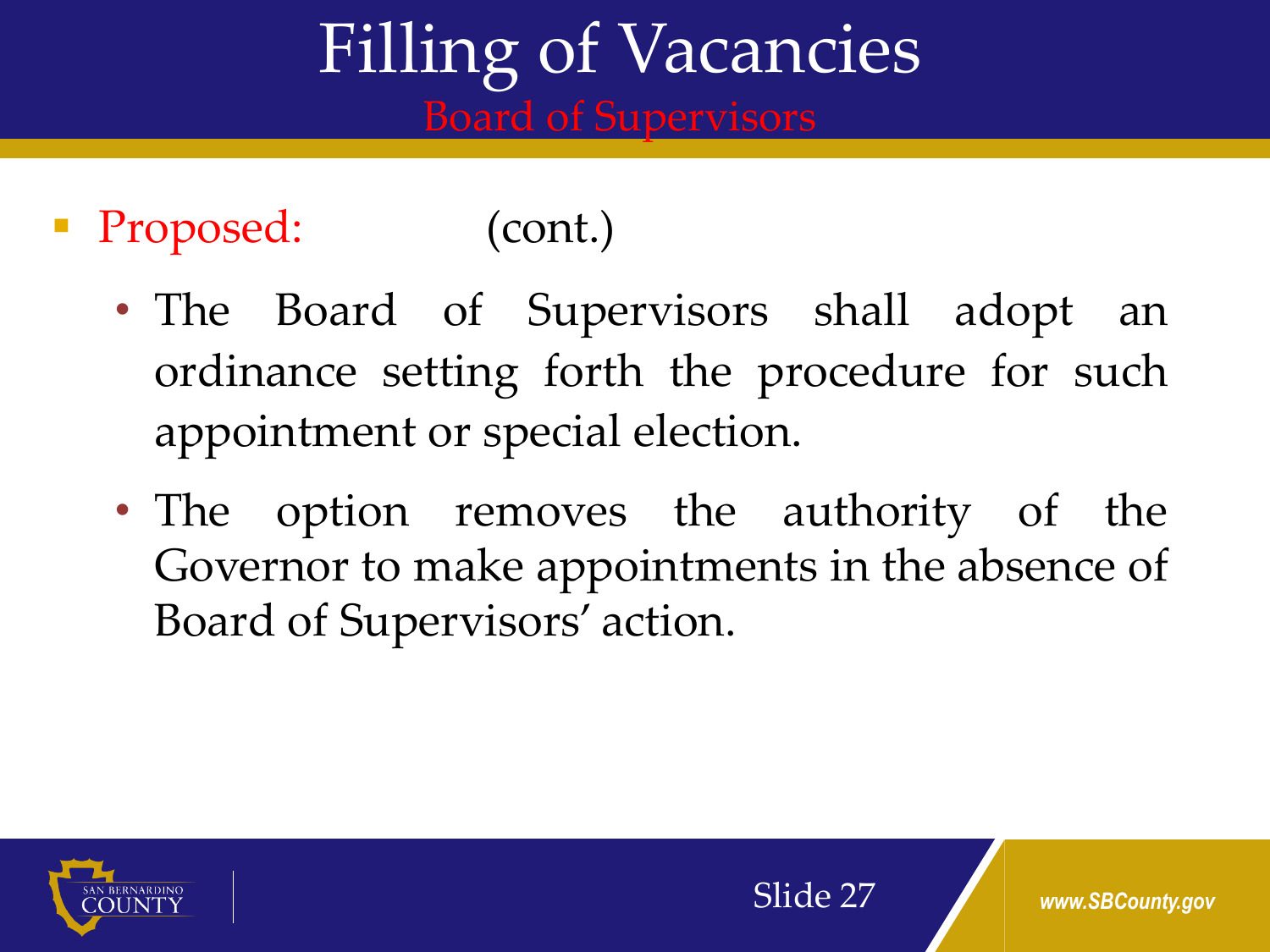- Countywide Elective Officers:
	- District Attorney
	- Sheriff-Coroner-Public Administrator
	- Auditor-Controller/Treasurer/Tax Collector
	- Assessor-Recorder-County Clerk (appointive)
- **Current Charter:** Any vacancy in any of the above offices shall be filled by the Board of Supervisors by appointment for the unexpired term.

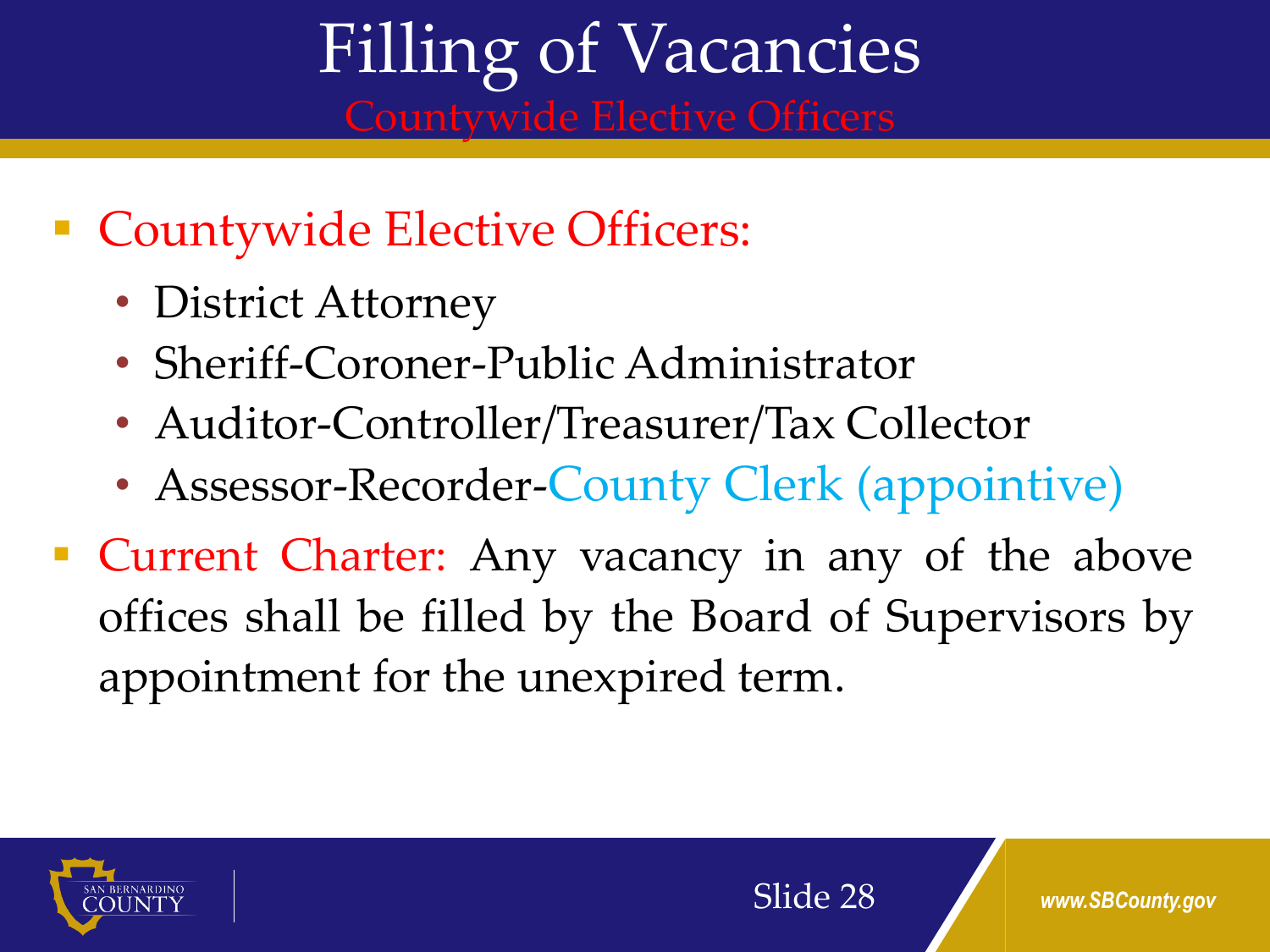- **Proposed: BOS can, within 60 days of vacancy,** appoint or call a special election.
	- If appointment within first 18 months of term, appointee holds office until mid-term election; special election for second half of term.
	- If appointment made after first 18 months of term, appointee holds office for remainder of term.
- If BOS doesn't act within 60 days of vacancy, a special election is automatically held for remainder of term.
- There are provisions allowing mail-only ballot elections.

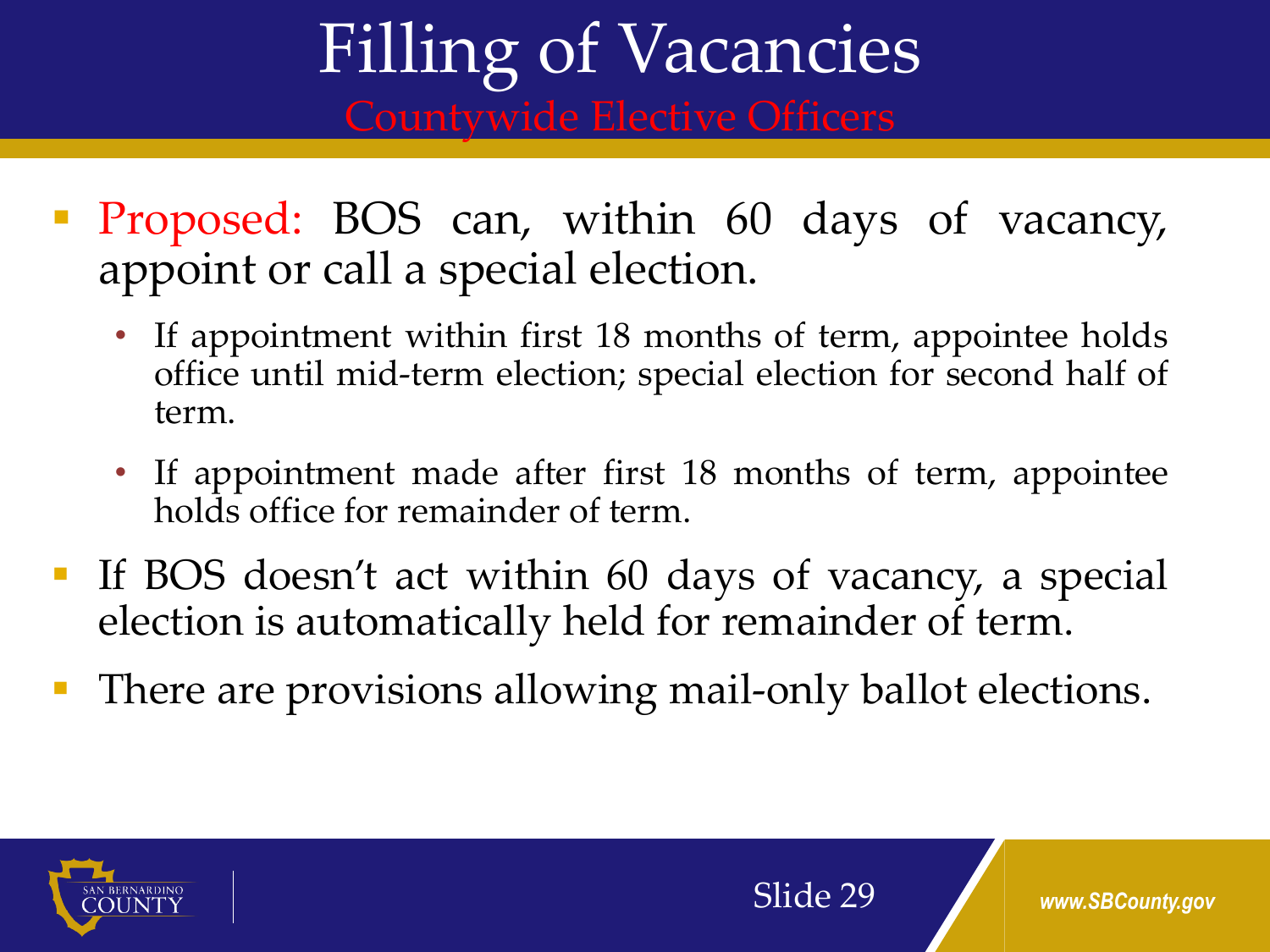# Commencement of Term

- Current Charter: Terms commence on the first Monday of December after the election*.*
- **Proposed:** Terms commence on the first Monday after the first day of January after the election. Aligns with State and Countywide elected officers.
	- 1<sup>st</sup>, 3<sup>rd</sup>, and 5<sup>th</sup> District Supervisors commence term on Dec. 7, 2020, and end term on Jan. 6, 2025.
	- Current 2<sup>nd</sup> and 4<sup>th</sup> District Supervisors end term on Jan. 2, 2023.
	- 2<sup>nd</sup> and 4<sup>th</sup> District Supervisors elected in Nov. 2022 follow new charter provision.

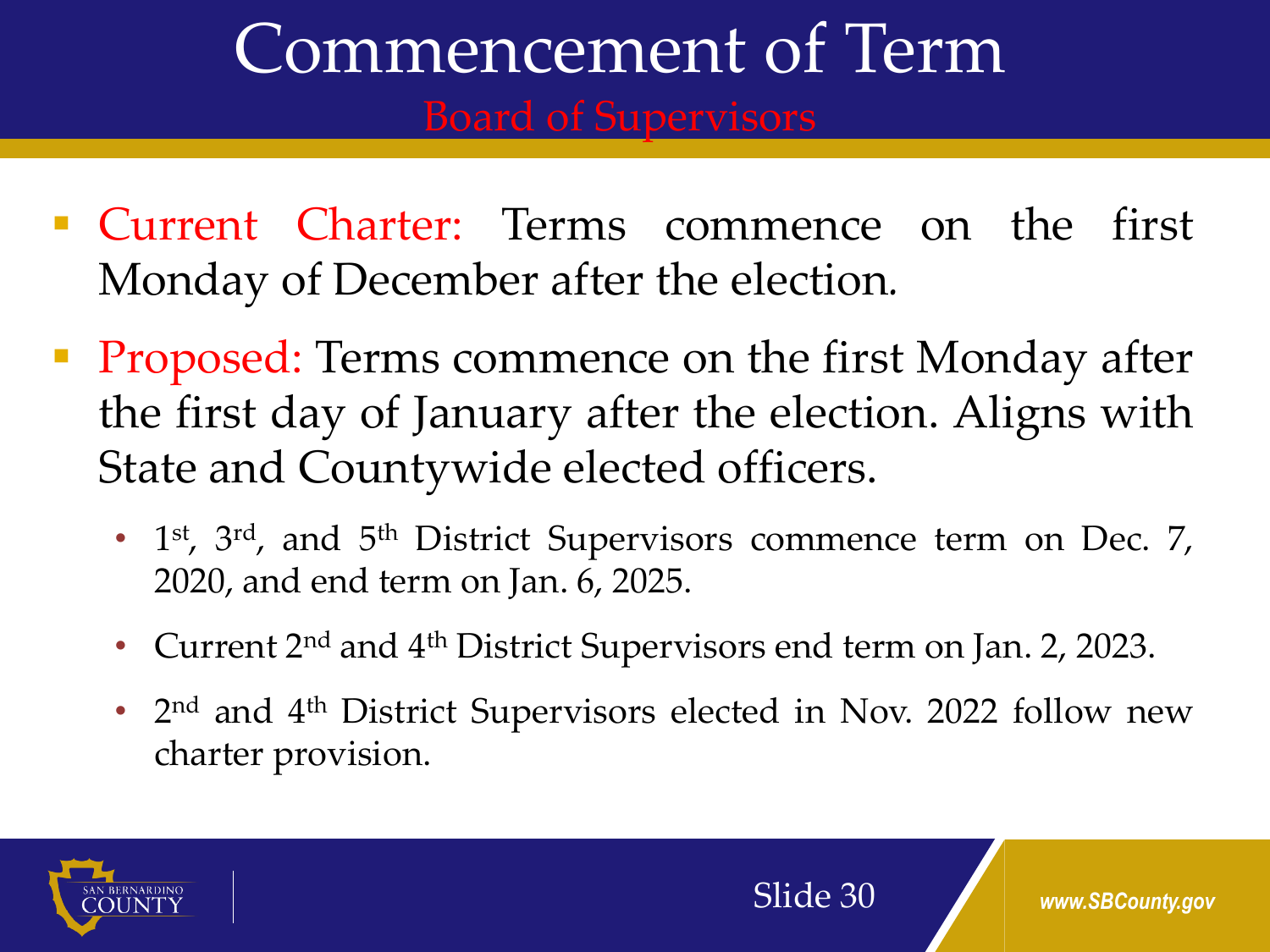# Election of Chair & Vice Chair

- **Current Charter:** Two years and no provision pertaining to removal.
- **Proposed:** The BOS shall by ordinance provide for the appointment of the Chair and Vice Chair of the BOS and the removal of the Chair.





www.SBCounty.gov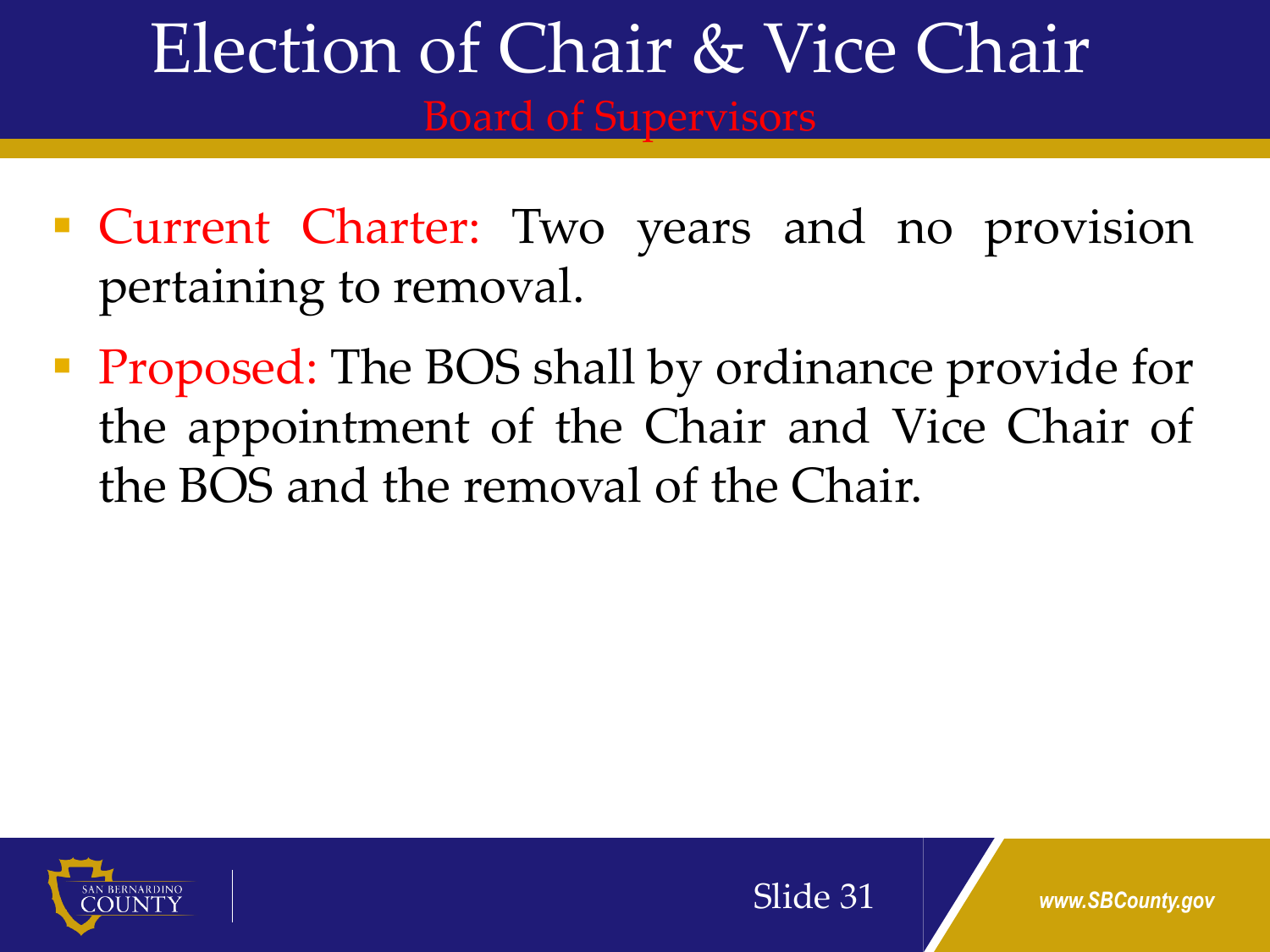## Preamble

- **The current Charter has no preamble.**
- **Proposed:** We the People of San Bernardino County, do establish this charter to provide for more local control to serve the diverse communities of the largest geographic county in the United States by advancing freedom, equality, justice, health, safety, and prosperity with effective, transparent, accountable, innovative, and inclusive governance.

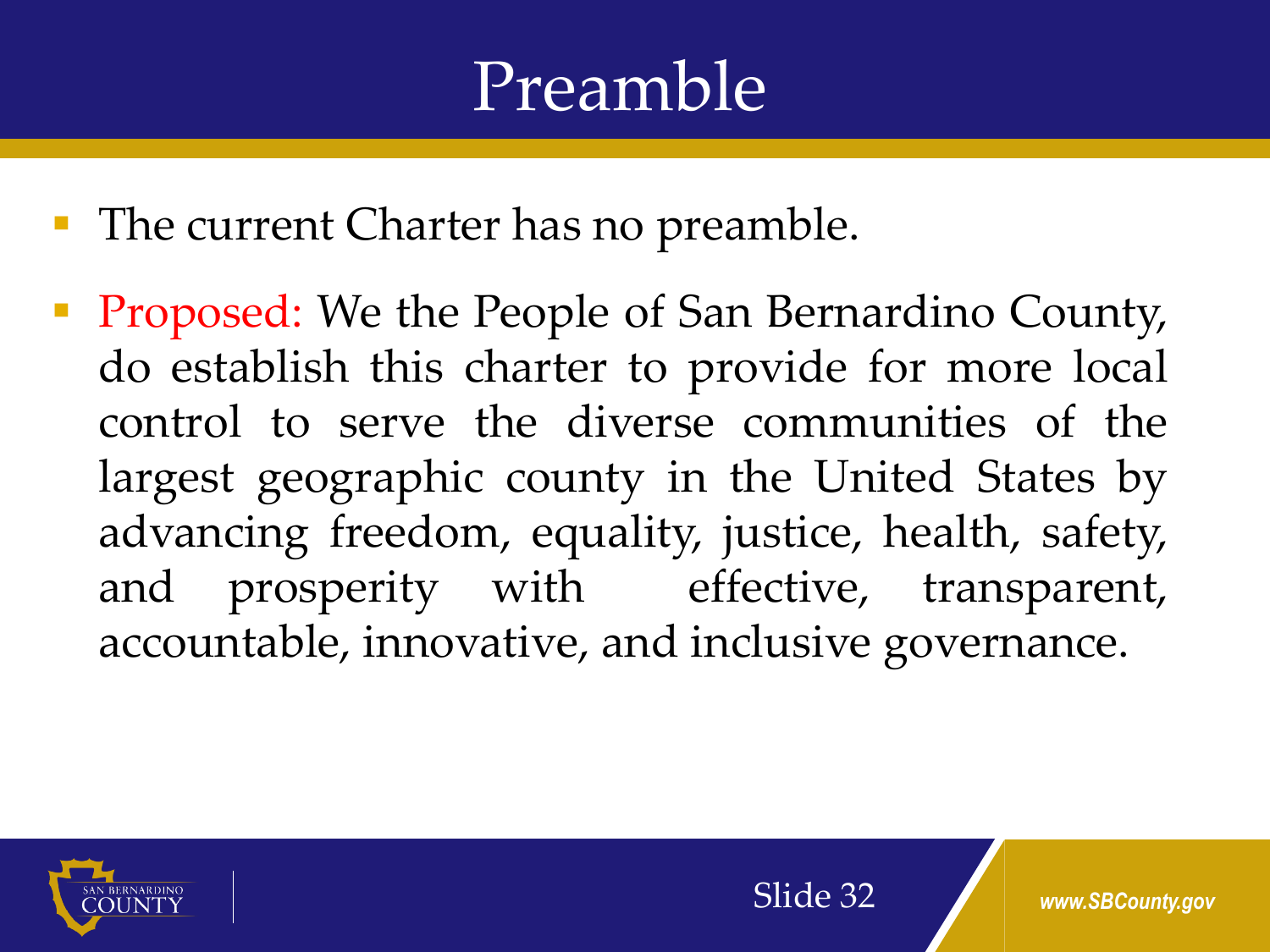## Countywide Elective Officers

- **The Charter currently provides that the following** Countywide officers are elective:
	- District Attorney
	- Sheriff-Coroner-Public Administrator
	- Auditor-Controller/Treasurer/Tax Collector
	- Assessor-Recorder-County Clerk (appointive)
- Proposed: Continue with status quo.

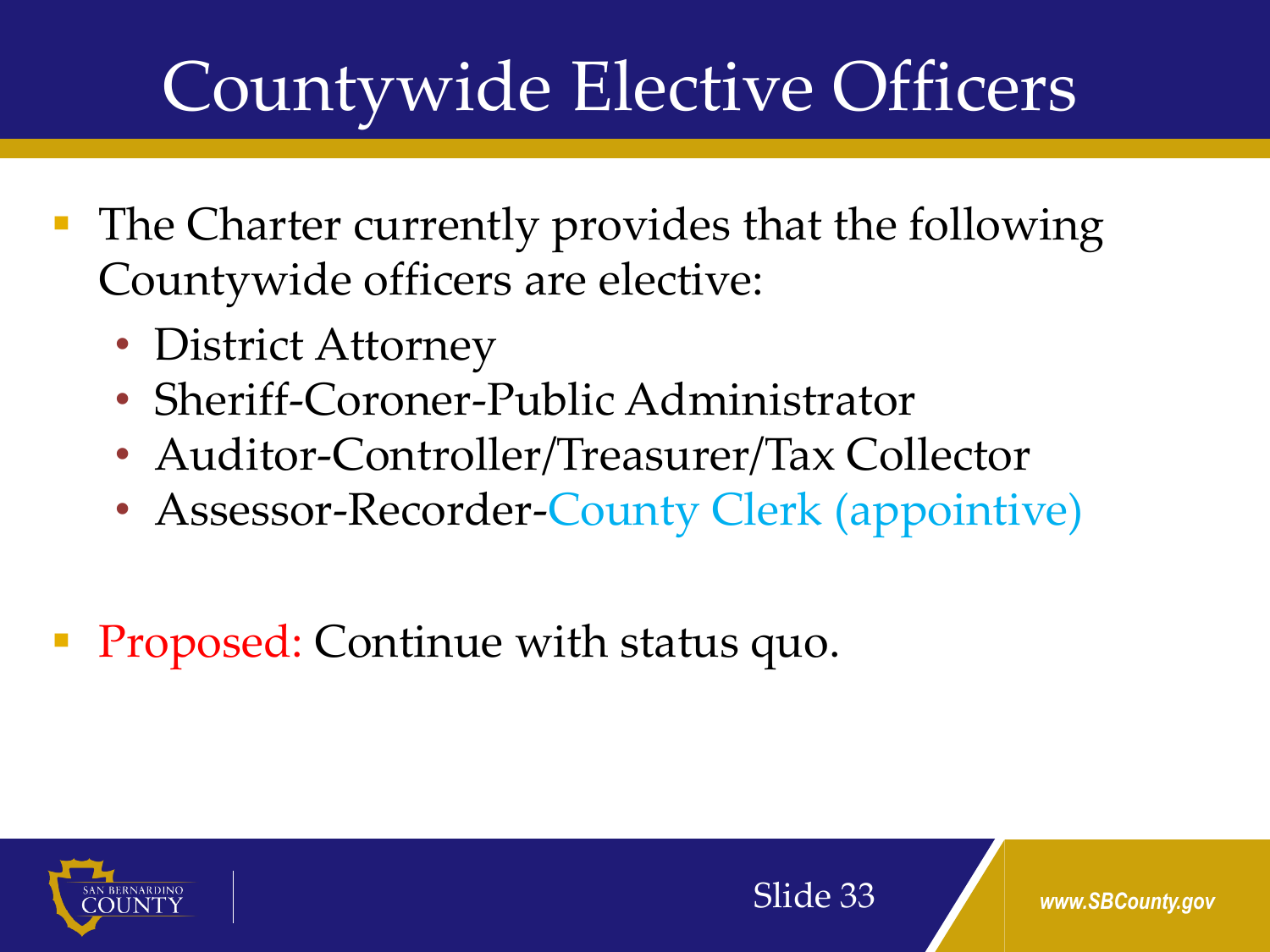## Appointive County Officers

- **Current Charter:** Appointive County officers under the general laws are appointive under the charter.
- **Proposed:** The BOS shall appoint the Chief Executive Officer, the County Counsel, and the Clerk of the BOS. The CEO shall appoint all other appointive County officers, unless such authority is otherwise designated by state law, the Charter, or by ordinance. Such officers shall serve as established by state law, the Charter, or by ordinance.

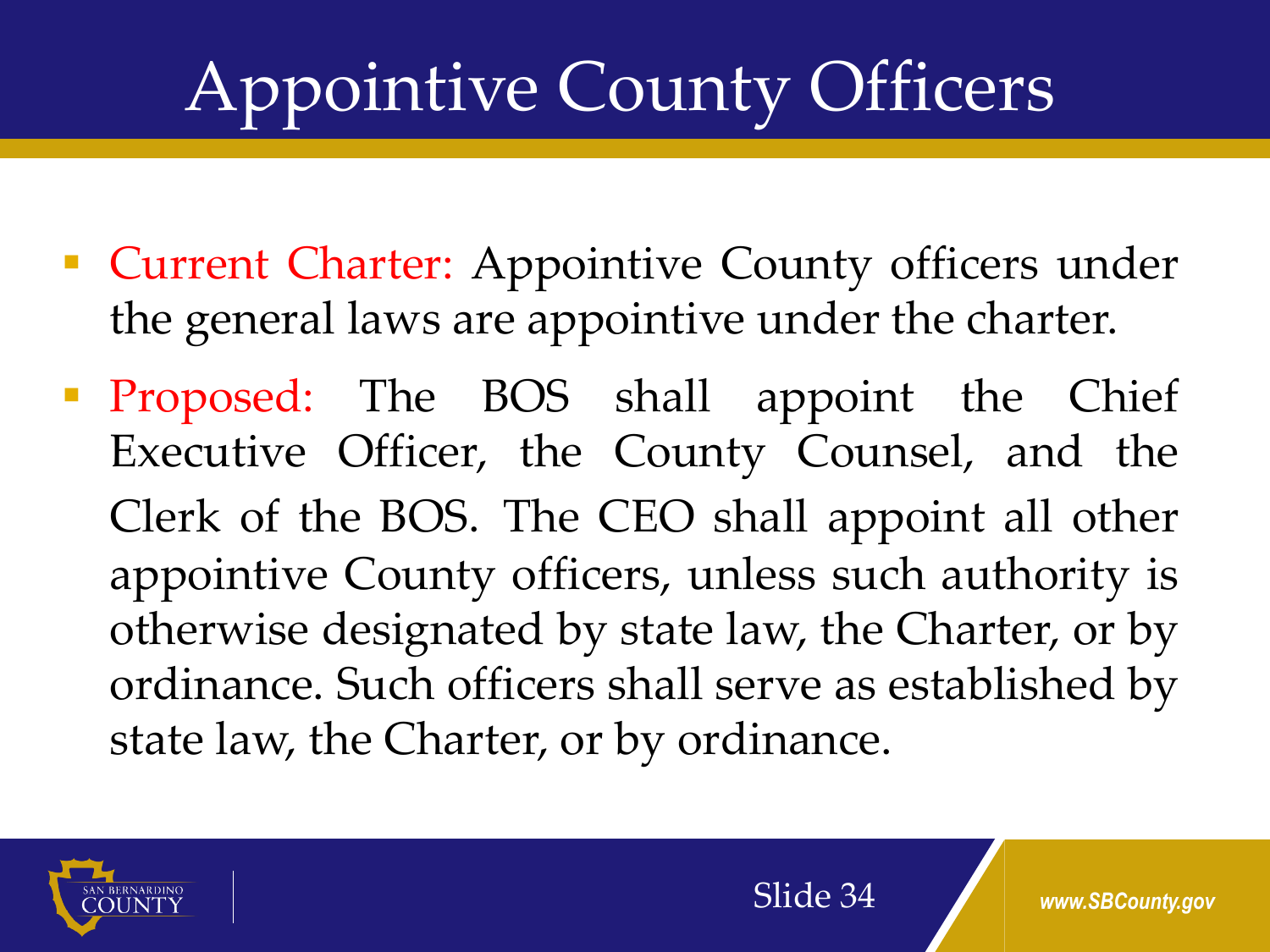## Board and Commissions

**Proposed:** The Board of Supervisors may establish, by ordinance, boards and commissions.



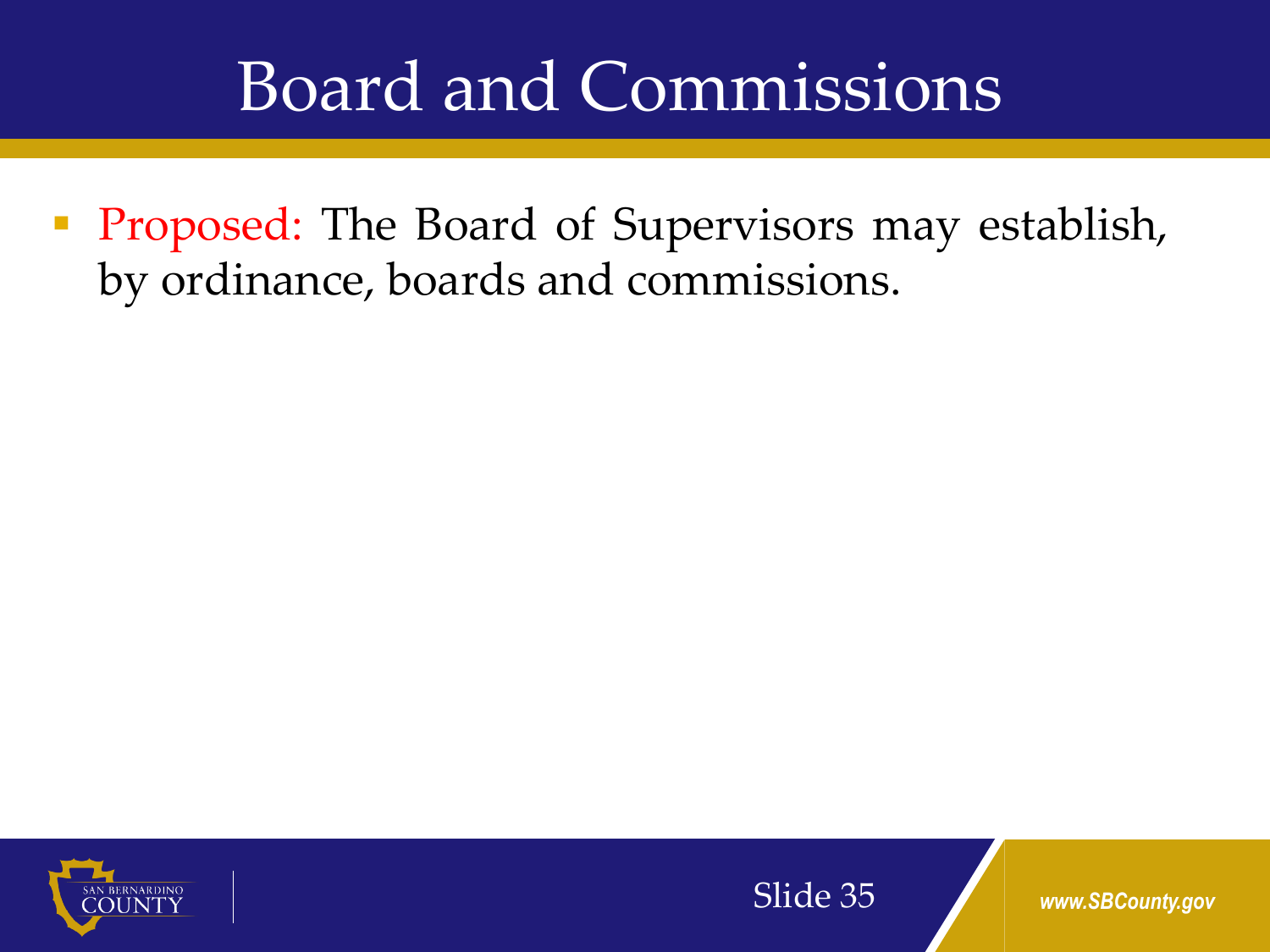## Other New Provisions

- Responsibilities of Public Office. The Board of Supervisor shall describe, by ordinance, the public service obligations of County officers and employees.
- Training Elected Officers Staff. The Board of Supervisors shall establish, by ordinance, training requirements pertaining to ethics, the prohibition of discrimination and harassment, the prohibition of nepotism, and other areas pertinent to public service.

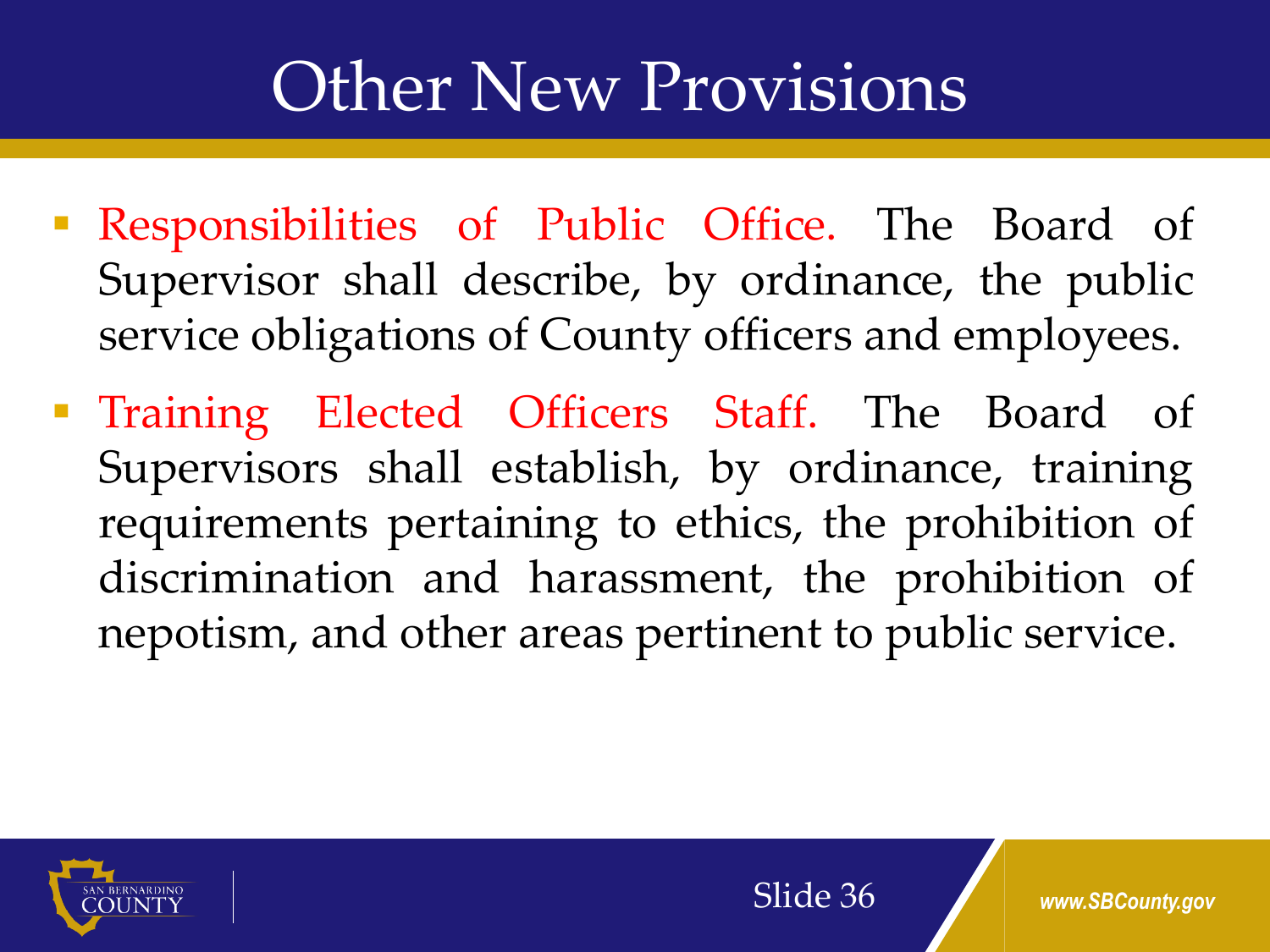## Other New Provisions

- **Charter Review.** The Board of Supervisors shall establish, by ordinance, a Charter review committee.
- Referendum of Ordinances. Describes that ordinances not otherwise exempt under the general laws are subject to referendum prior to their effective date.
- **County Code Review Process. The BOS shall, by** ordinance, establish a procedure for the review of the County Code on a periodic basis for purposes of efficiency and effectiveness.

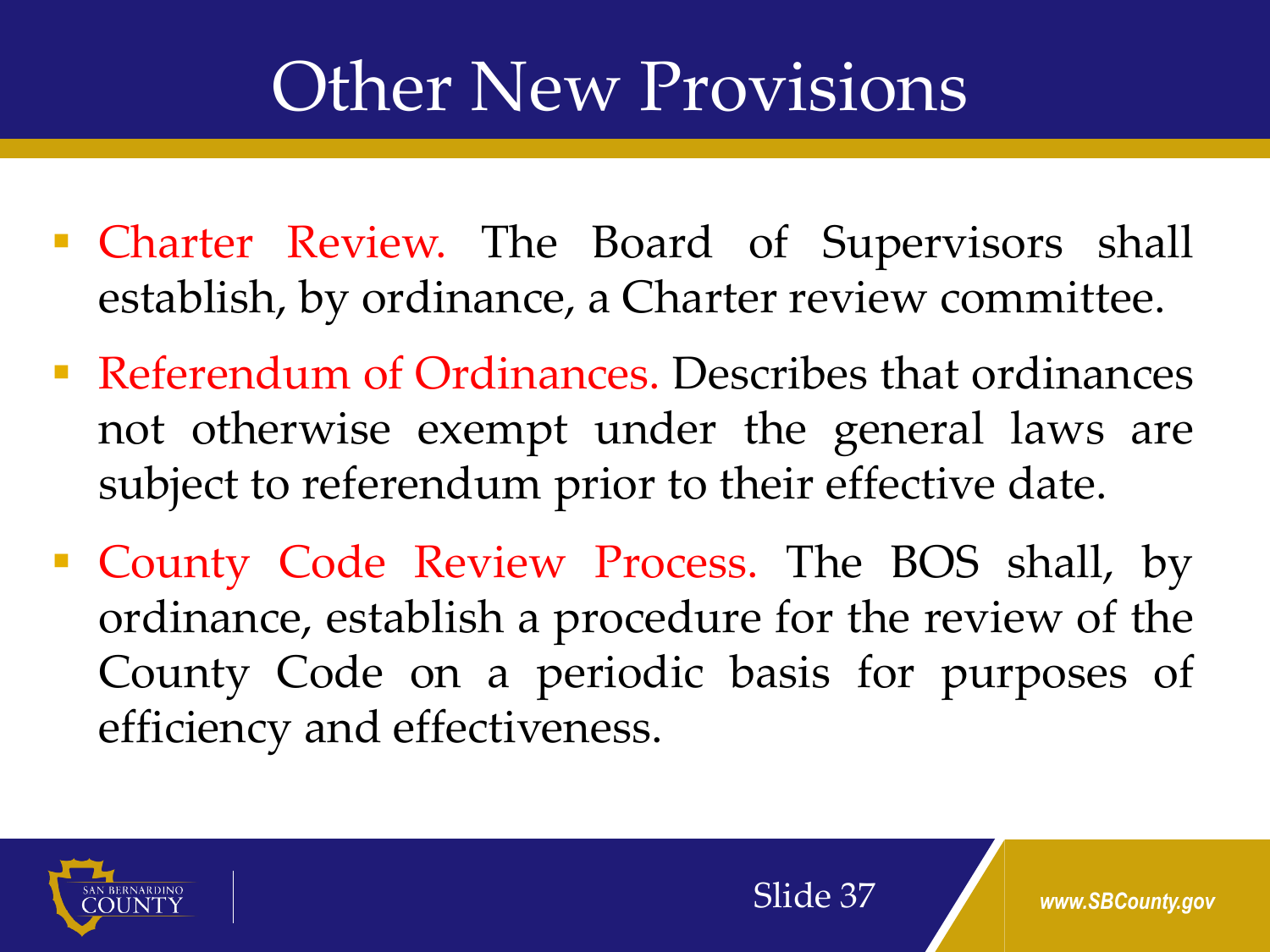## Other New Provisions

- **Personnel System.** The Board of Supervisors shall, by ordinance, establish a personnel system.
- **Exercise of Eminent Domain.** Describes eminent domain prohibition on transfer of condemned property to a private party without the consent of the condemned property's owner.
- Rules of Order. The Board of Supervisors [may or shall], by ordinance or policy, establish rules of order for the meetings of the Board of Supervisors.

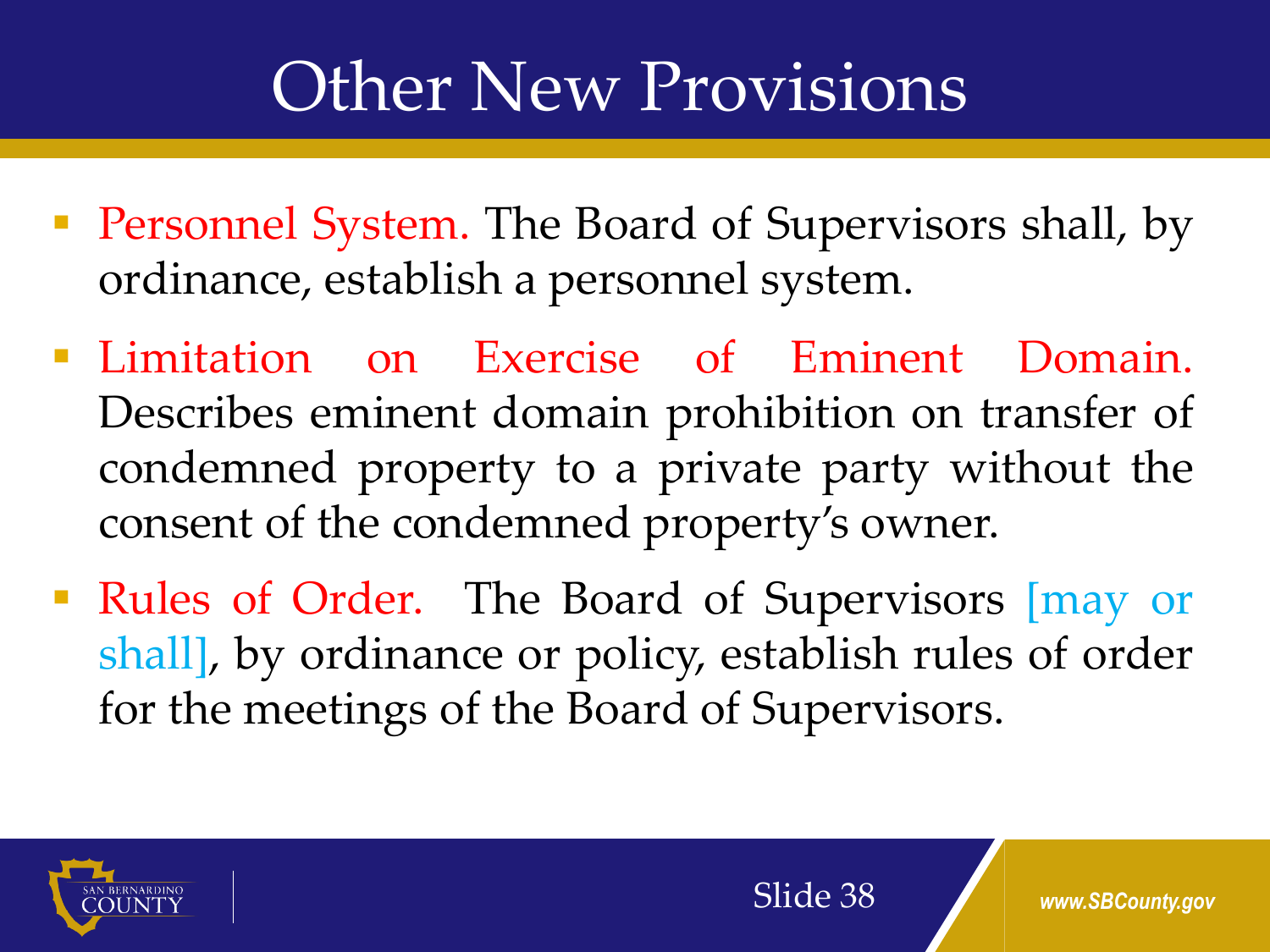## Routine Provisions

- County Powers. Describes the powers exercised by the County.
- County Authority. Describes the authority of the Board of Supervisors, its agents and officers who may exercise County powers.
- County Name. Describes the County's official name and its use; affirms the County's boundaries and seat.